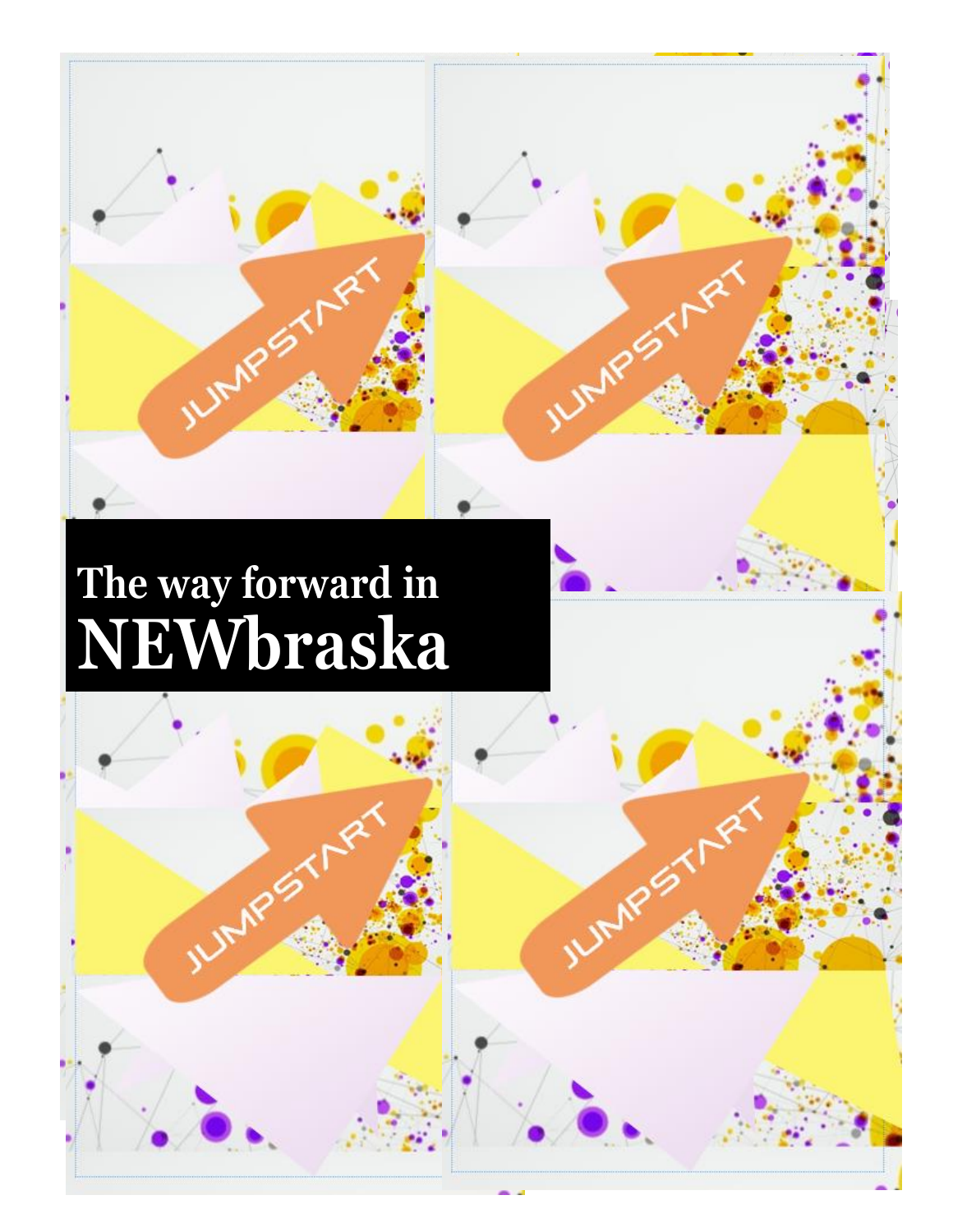# **Jumpstart:**



#### **expert advice for strategic transformation and innovation after the pandemic**

### *Preface: How does a responsible leader spearhead successful transformation without exposing the corporation to unacceptable risk? The answer lies in:*

a) Understanding the basics of change management, including business model analysis, organizational realignment and leadership training.

b) Creating a cultural readiness and receptivity to "outside-in" thinking.

c) Examining case studies and tactics used successfully by other companies, thus creating a template or model for moving forward.

#### **I. Generate Energy for Transformation**

\* Confront reality … gather evidence that there is a worseningbut-solvable problem that can thrust the organization into jeopardy if it doesn't act.

Lynn Hinderaker can help you decide where to pare back and where to expand. But innovation requires inspiration to succeed…

- \* Create and reallocate resources
- \* Raise the bar
- \* Model desired behaviors

**II. Develop a Vision and Business Success Model** \* Develop a strategic vision

- \* Model business success
- \* Analyze the total system: current vs. vision states
- \* Identify the gaps

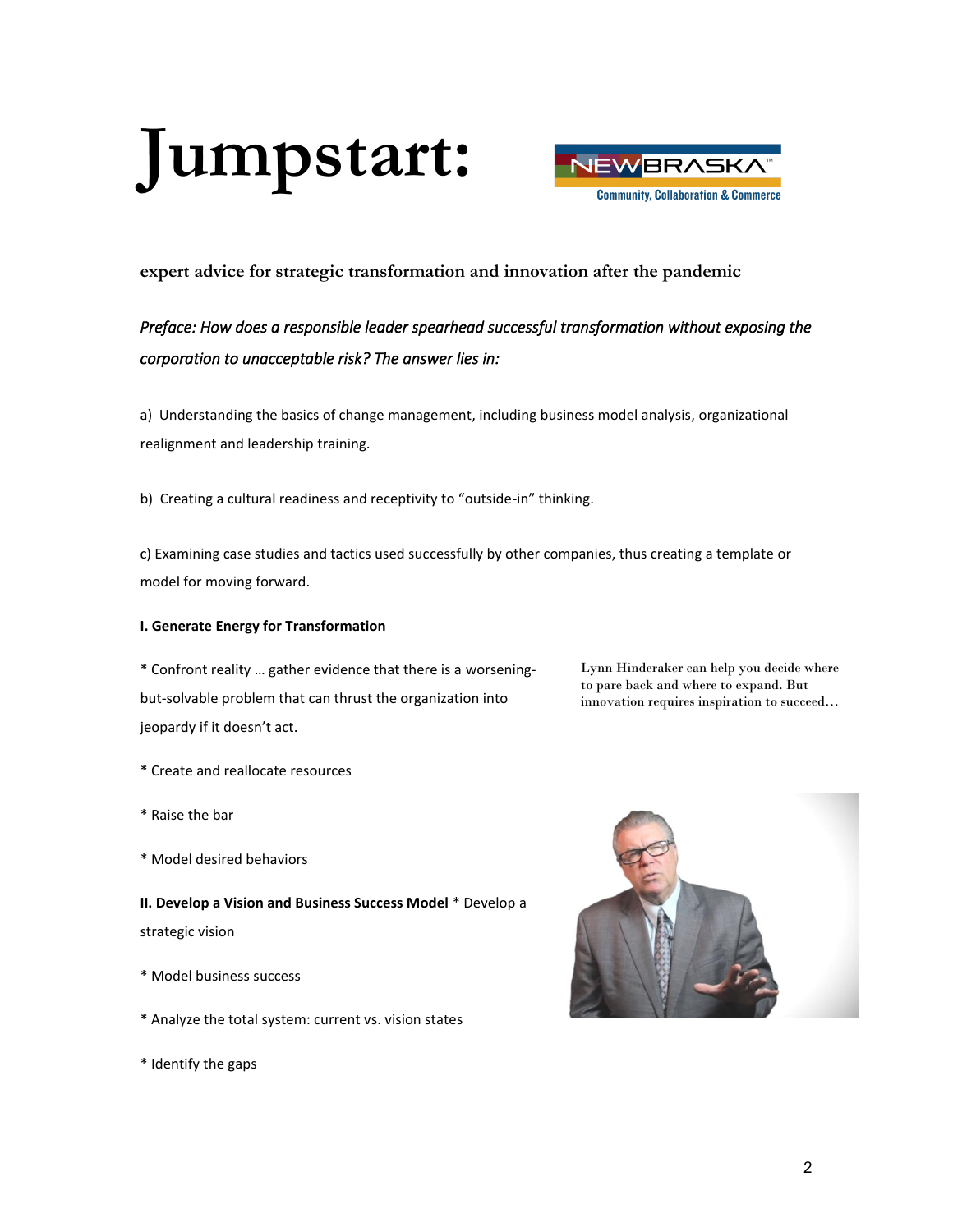\* Focus on a few transformation initiatives

"You keep us on the leading edge. We would never hire any other outsider."

President of Beautyfirst retail chain

#### **III. Align the Organization**

\* Restructure around market segments, not product lines

\* Make sure middle managers are as enthused about the idea as top management is.

\* Reshape the culture to reward proactive thinking and cross departmental cooperation

\* Build core competencies

"If I were to fire Lynn Hinderaker's consulting firm tomorrow, the work they've done for us would be making us money a year from now."

Owner, Fashion Cleaners dry cleaning chain

"We end up ready to take on the world after any meeting with you. It appears we are at that "omega-point."

> - Business development manager, insurance brokerage



## **Community, Collaboration & Commerce**

#### **IV. Create Transformation Process Architecture**

- \* Educate and involve
- \* Create coordination and feedback mechanisms
- \* Communicate and celebrate progress
- \* Fill transformation skill gaps

According to R. H. Miles, these elements of the framework provide not only a platform for launching a corporate transformation, but also for managing transitions from one phase of transformation to the next en route to the **'vision state.'**



#### Specific suggestions:

Three tips for generating revenue in a tough economy: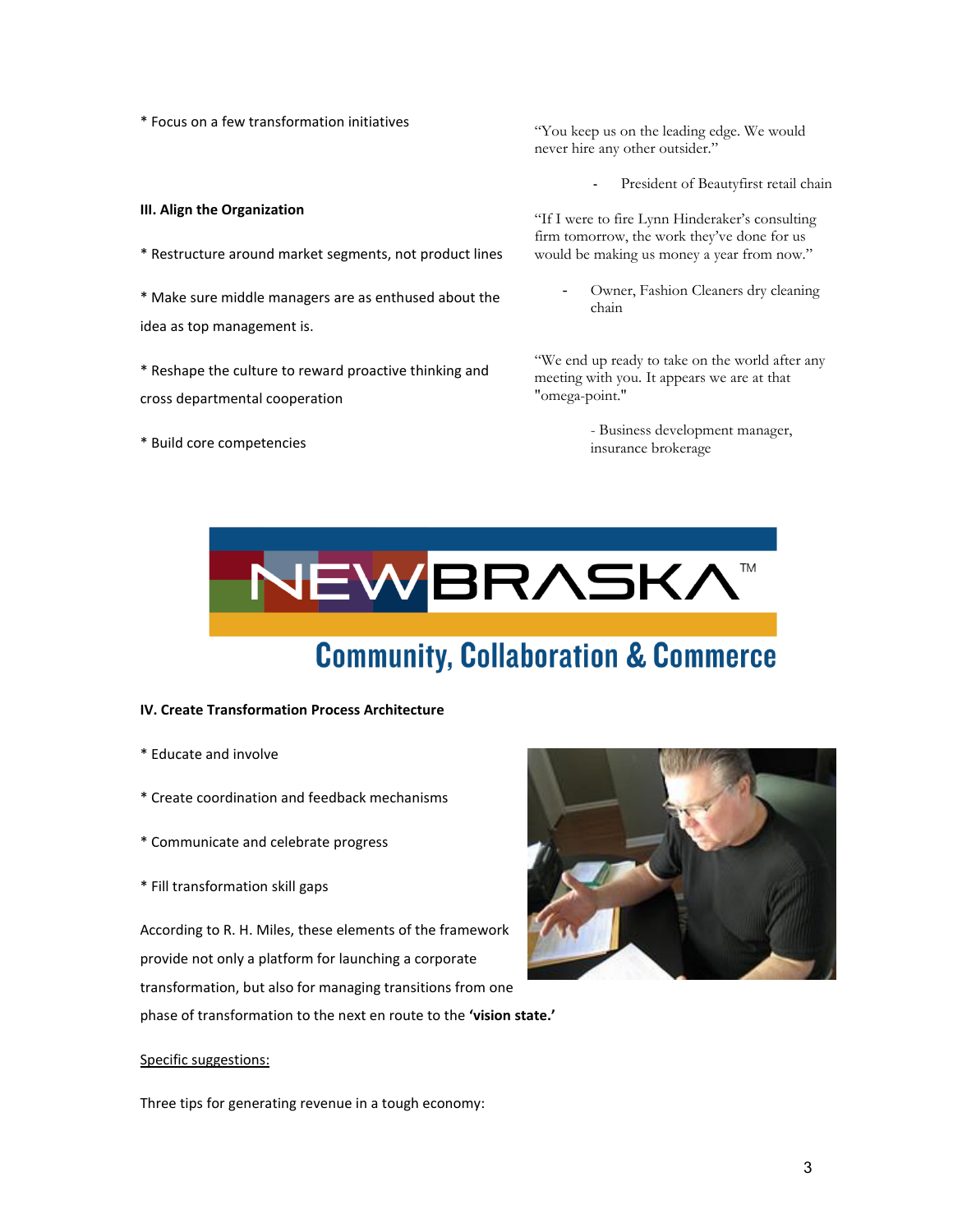1. Mine your existing customer base. Your best opportunity is in your current customer base. We know you've heard this before. But have you really done it?

Common scenario (SOURCE: Accenture Consulting):

- o 20% of customers provide 80% of margin
- o 85% of margin comes from only 4 products
- o More than 50% of the customer base uses only one or two products.

*NOTE: Creative Destruction* is required if you have more than four products. Drop them and reallocate resources to new, entrepreneurial efforts.

Use this time to meet with EVERY single current and past client. Find out what is happening with them. Look for, and focus on, the areas where you can help them during these tough times. Make sure every customer is aware of every product you offer.

- 2. Create an economical option. Times are tough for everyone. Be sure you have accounted for that with your product offer. Do you have an option that takes into account the economic conditions in your market? By doing so, you let your prospects know that you understand their pain and you're responding to it.
- 3. Network, Network, Network. Now is NOT the time to be silent. There may be many in your market that simply cannot enter the buying cycle right now. But that will change. And, when it does...you want to be top of mind. Be sure you are showing up, wherever possible. This is the time you want to canvas the market to build and maintain awareness. While others are cutting back, you will be the one remembered when the dust clears!

Get excited. Redecorate or repair. Dramatize your retail store with color and new point of purchase materials. Develop a new image for your business that says you are excited about what your customers are excited about. Create a sense of action. Have a grand reopening or a 'New You' program.

Get out in the world with your customers. Make personal visits to them asking "What can we do to help you succeed in your lifestyle?" Let their suggestions drive new service development.

Reinforce existing patronage with frequency and reward programs.

Segment your customers and begin selling them what they particularly enjoy. Then cross sell.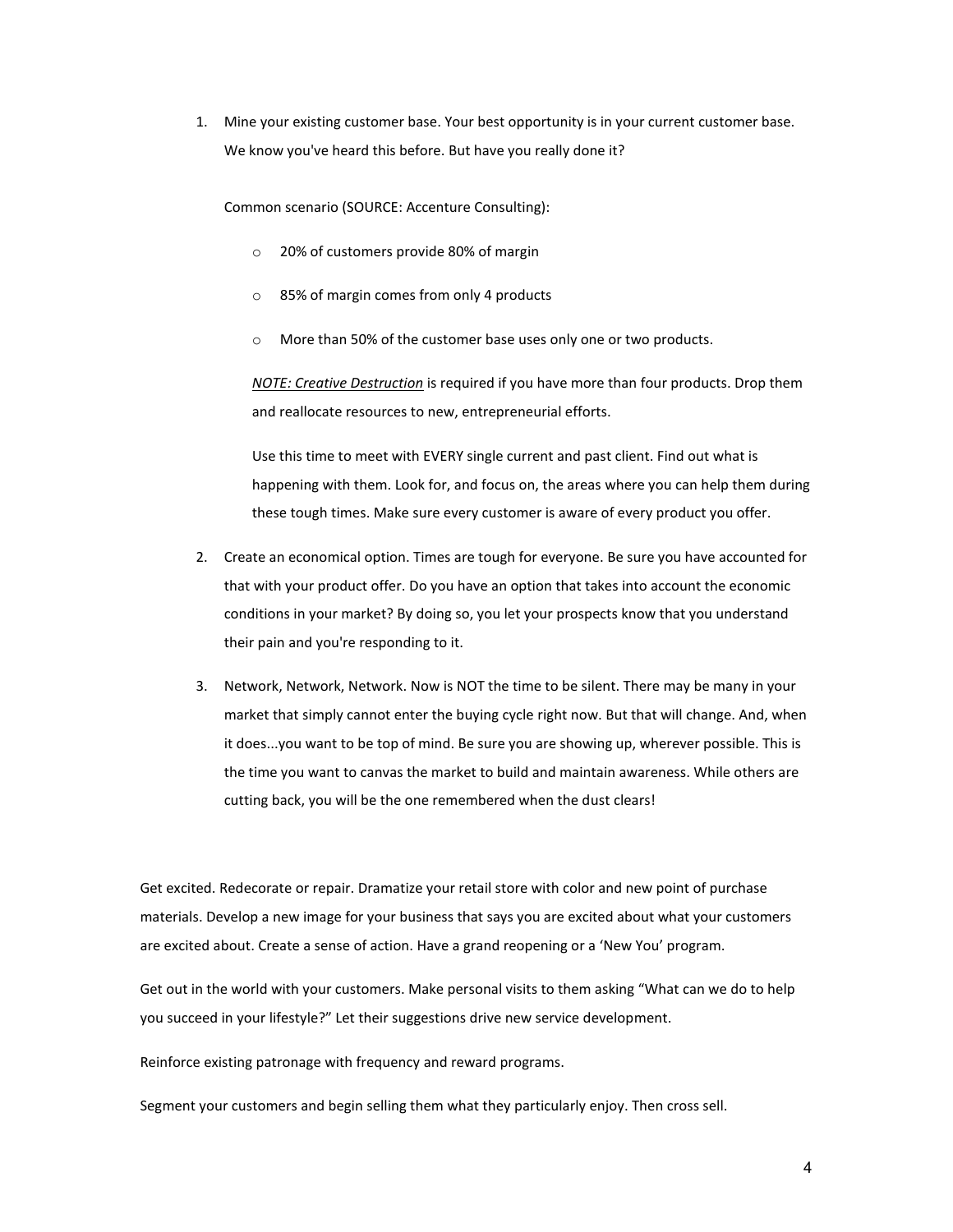Solve all the hassles and inefficiencies that surround your product, precede purchase and follow purchase. Help customers improve their costs by reducing complexity, making better decisions and speeding their offerings to market.

Sell what your customers are buying, not what you are selling. Find out what they need more of and make those changes. Don't get locked into old programs or ways of doing things.

Design new web sites, direct mail pieces, letters, brochures or menu boards that outline your capabilities.

Create a Web site that makes you appear contemporary. Inject video. Update the content regularly. Set it up so that it encourages conversation with the visitor and enables you to capture e-mail addresses.

Develop a guarantee that exceeds what local competitors can provide.

Steal ideas from leaders in your industry and even companies outside your industry. Cast a broad net for new concepts and adapt them to your business. Use Zoom-Out thinking to identify trends on the periphery that could disrupt current demand or shape future demand.

Example: Shopko spearheaded a sales turnaround by providing interior makeovers, moving from a 'clinical' red, white and blue to a more residential yellow, green and gold. They are also adding new lighting, flooring, a small grocery section and several expanded departments.

The president and CEO of BEA Systems in San Jose, which suffered mightily after the NASDAQ crash, outlined his strategy for a turnaround:

Responsibility: "Recalibrate the madness into reality."

Key steps: Trim costs, increase communications within the company  $-\sqrt{\frac{1}{1}}$  people hear what we're working on, what we want to leverage and what management thinks about where we're heading. Walk around talking to employees about their careers several years down the road. Give them concrete metrics for where we want to head, which will help them focus and strive.

Identify where you have EQUITY, LEVERAGE and MOMENTUM…the three pressure points that provide a foundation for turnaround strategy.

**Examples of successful turnaround programs**: ("action steps" are highlighted in yellow):

#### 4/25/19

Levi's Turns Around 15 Year Slump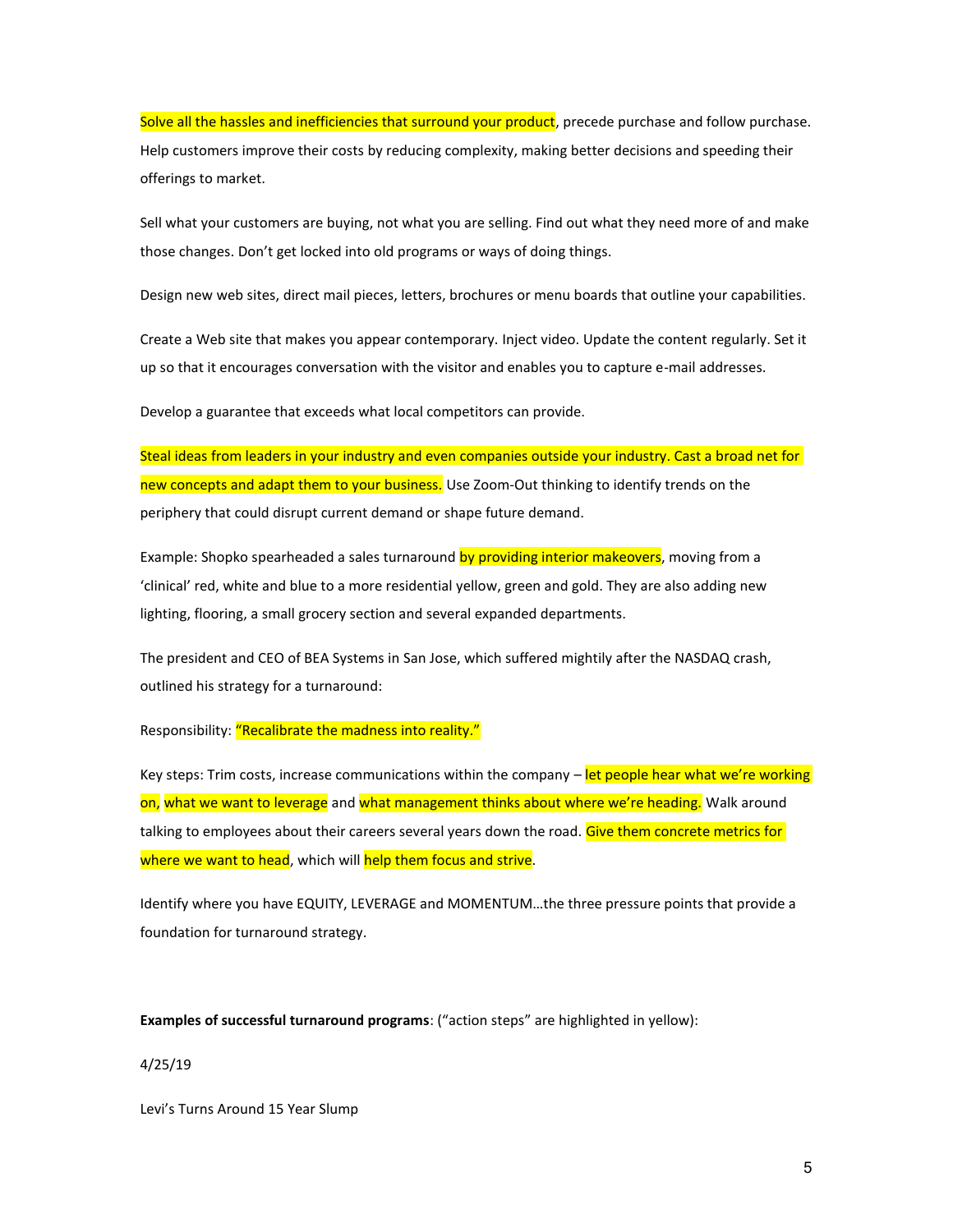- 1. CEO fired nine of 11 direct report managers. "If you want to change the culture, you've got to change the people."
- 2. Create partnerships with hip brands.
- 3. Focus more on female customers...an underserved segment.
- 4. Ask good questions which lead to 'connecting the dots.'
- 5. Project humility. Be approachable, be real. Use an open mic format to invite employees to ask questions on a regular basis. Find out what's on people's minds.
- 6. Be very clear about expectations.
- 7. Give people accountability with responsibility.
- 8. Set a high bar.

#### 3/14/17

Langone Medical Center in NYC was losing \$120 million per year in 2007. Today, their revenues have tripled and their margins are at 10%. The center of their turnaround was an engaged, committed workforce, so important in a knowledge driven economy. The key elements were (1) creating belief in an inspiring stretch vision and then translating it into tangible improvements for each area; (2) championing data transparency as a powerful source of focus and motivation; and (3) committing to upgrading and supporting talent in key roles.

First step: show the institution that it was much better than what [critics] perceived, yet at the same time, [I wanted stakeholders to] embrace the brutal facts." He decided to **engage the leadership team** and the broader organization in a structured dialogue about the vision. The senior team jointly crafted a concise document they named the "Statement of Strategic and Organizational Direction" and shared it with the entire organization, along with a call for input. In addition, a task force of 12 leaders below the senior level conducted confidential interviews with more than 100 people, representing a cross-section of the extended leadership of the organization.

The unvarnished key findings from the data were then shared with the senior team. There was good news — the great majority of respondents agreed with the need to transform the organization and viewed the vision as personally meaningful. However, they also viewed the hospital as ill equipped to achieve any of its strategic priorities, and they were hungry for greater clarity about how the vision could be achieved.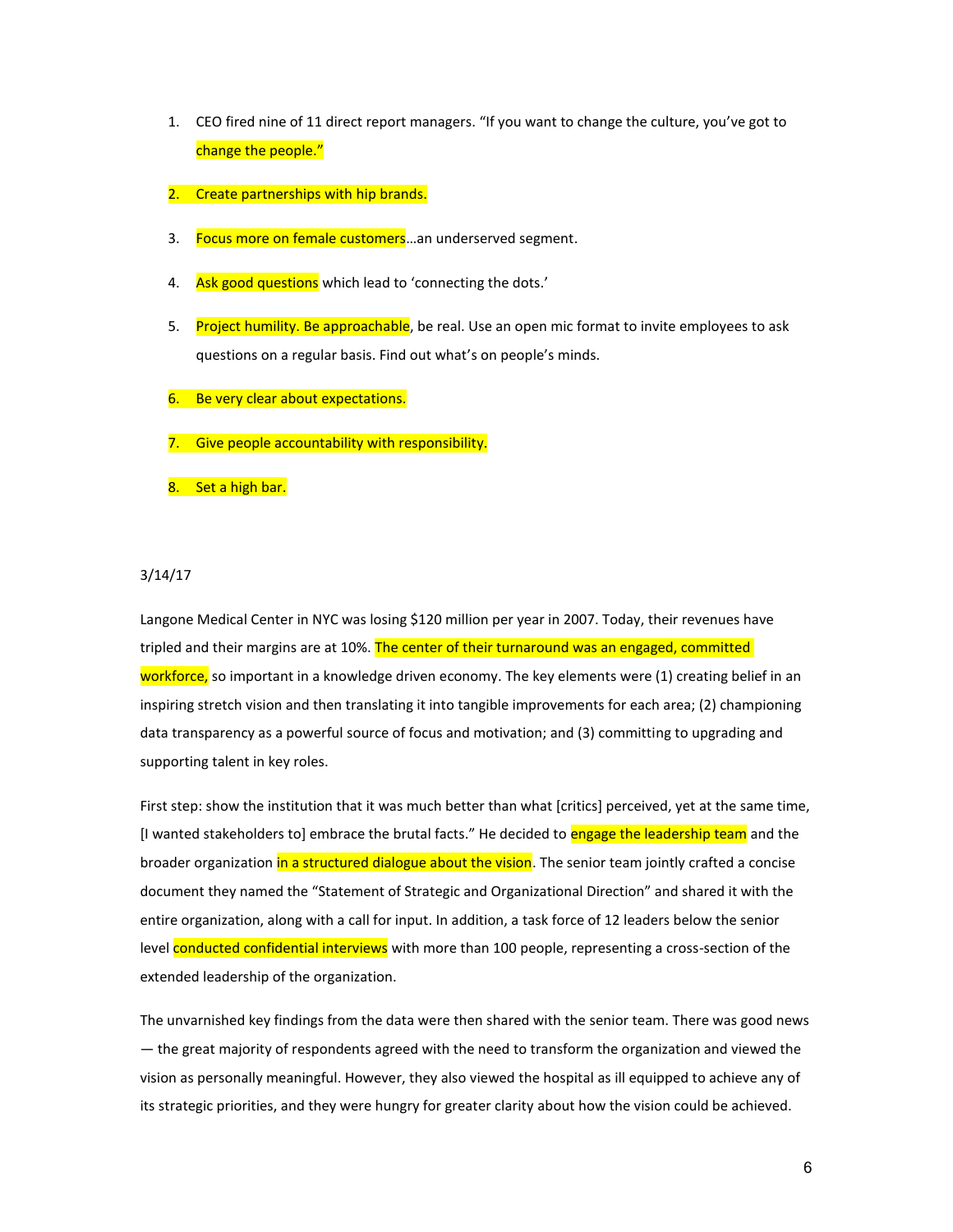Additionally, respondents saw the **organization's deep silos and the senior team's lack of effectiveness** as critical obstacles to success.

Once the mission road maps and corresponding functional plans were complete and fully vetted, a second wave of broad organizational engagement was organized. Department heads described each of the mission road maps and the sequence of strategic steps they would take to realize the vision. They highlighted the progress that had already been achieved on key initiatives and gave participants the chance to share their own assessment of progress. They had awakened their imagination to the possibilities

#### 12/3/2013

Maturity requires broader distribution and nimble attitude: Starbucks has stumbled in Europe by opening its stores only in high rent shopping areas, thus making it unprofitable. It has reconsidered its "antifranchise" stance and is now developing franchise relationships to broaden distribution. That "nimble strategy" will allow it to make quick inroads into unfamiliar territory. They have also: opened in less ritzy locations, localized store designs and rolled out loyalty programs.

#### 12/2/2013

Etsy, an online ecommerce portal that sells craft-type products, threw out an owner with little business sense and brought in Chad Dickerson, who stabilized the site technologically and expanded his seller base to represent a MILLION shops. He trusted the staff to a radical degree, decentralized authority, was transparent about change, found time for the future with breakfast planning sessions and did whatever's necessary to get the job done. Now, investors are pushing him to grow further, but his core sellers, home based, soulful craftsmen, accuse him of selling out. He faces an existential crisis: remain with his company's core (and limit growth) or broaden the base with new categories of products that are going to be more standardized, products that are not connected to the company's original mission. If Dickerson doesn't broaden, his pending IPO may be unsuccessful.

#### 8/21/04

Luxury on the Cheap: Carpool Culture: "Michael" Redux: Women's couture designer, Michael Kors, is launching a new line of moderately priced versions of his classic designer look for the 'carpool culture.' He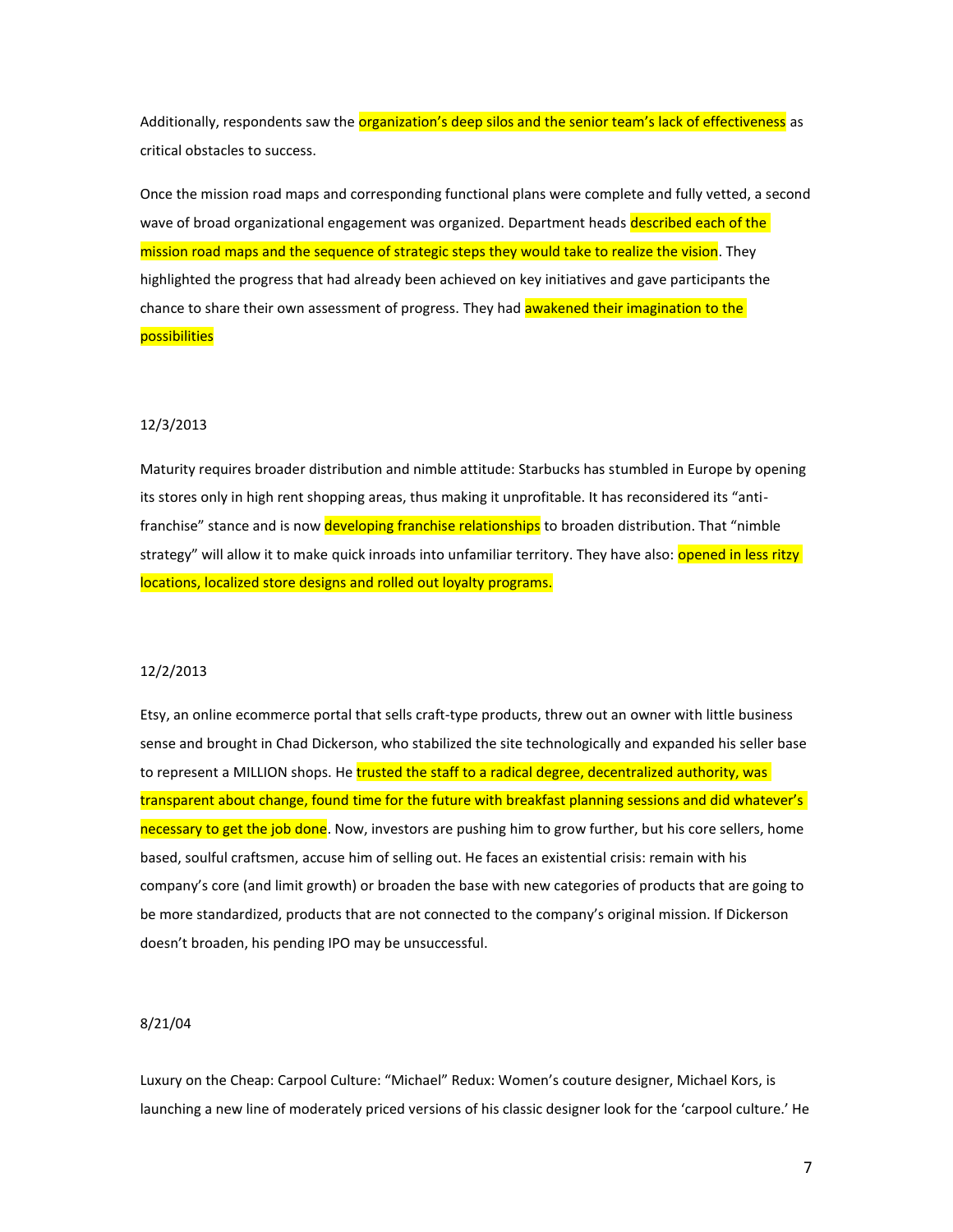tried once before with 'Kors,' but barely advertised, so it was discontinued after penetrating only 100 stores. The same thing happened when Isaac Mizrahi launched Isaac, a collection of lower priced clothes for department stores that suffered from both design and quality issues. Anemic up-front spending and insufficient investment in promotion beforehand doomed Isaac's failure. Lesson: Find ways to offer a broader audience a lower priced version of your most unique and distinctive product, then promote aggressively. Don't assume a few trendsetters or resellers will pull the masses.

Partners Attract Reseller Support: Kars also hooked up with investors who helped him gain premium floor space in department stores, which is exceedingly difficult.

#### 7/13/04

Pier 1 used to have the housewares retail market to itself. But now it's being niched and its sales are not growing. On the high end, Restoration Hardware and Pottery Barn are taking market share. On the low end, Target is taking customers. The solution? Thin out its merchandise assortment to focus more on unique products that can't be found in other stores and less on commodities such as dishes and candles. With media more fragmented and network TV ever more expensive, Pier 1 wants to replace its traditional national advertising with more locally oriented ads. The idea is to have more flexibility to react to local markets.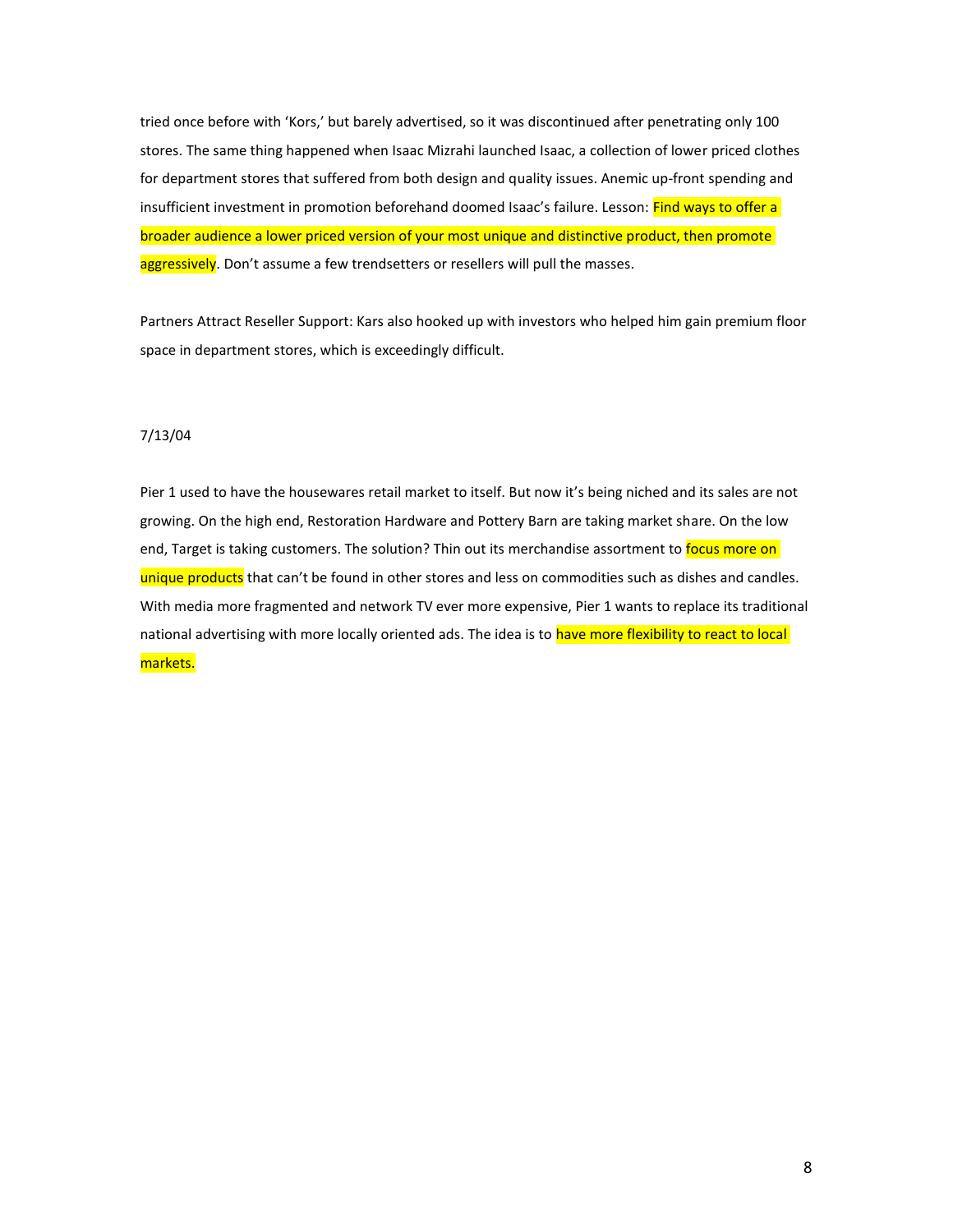#### May 12, 2013

Sony posted a profit for the first time in five years, thanks mostly to **streamlining, belt tightening** and a weakening yen. Their business is flat to down in consumer electronics because they have fallen behind the manufacturing and marketing prowess of competitors Apple and Samsung – they were not nimble enough; they are floating along on the success of a few film and music blockbusters and financial services. They have failed to create synergies between electronics (hardware) and entertainment content, which is the Holy Grail. However, they have become more global, which spreads risk, and utilized Creative Destruction, dissolving unprofitable ventures: it shed its unprofitable chemical business, dissolved unprofitable flat panel TV manufacturing alliances with Samsung and Sharp and sold expensive real estate. They are betting on the development of a new Playstation game to pull the company out of the doldrums.

Friday, May 07, 2004

After losing hundreds of millions in recent years, Sony's film division is has had five profitable movies in a row. The secret? They sharply reduced costs, formed an alliance with BMG, developed lower priced fare and got their executives to work together. (They were previously known as one of the most dysfunctional companies anywhere.) They forced marketing execs and production execs for one project to work together and be accountable together. But who knows if staffers will accept the new chief exec, Michael Lynton?

Sony has also reorganized its TV and audio groups so that would work together instead of being so insular.

Together, they designed a powerful 3D speaker and sound system for new TV sets, demonstrating that it has recovered its innovative edge. Proud, stubborn engineers were preventing them from revitalizing pockets of old engineering culture.

Somebody else may have already solved your problem. Lynn Hinderaker can help you apply lessons from other industries to your firm. This is the easiest way to innovate. Are you ready to learn from a boundary spanner?

The Publishers' Information Bureau suggested that magazines' ad sales numbers 'could be' up 6% in 2003. But the reality is that frustrated advertisers need short-term sales increases, which magazines can't provide – so sales plummeted 21% in 2001 and 2002 and are expected to be flat again in 2003. So far this year, they're down 2.3%.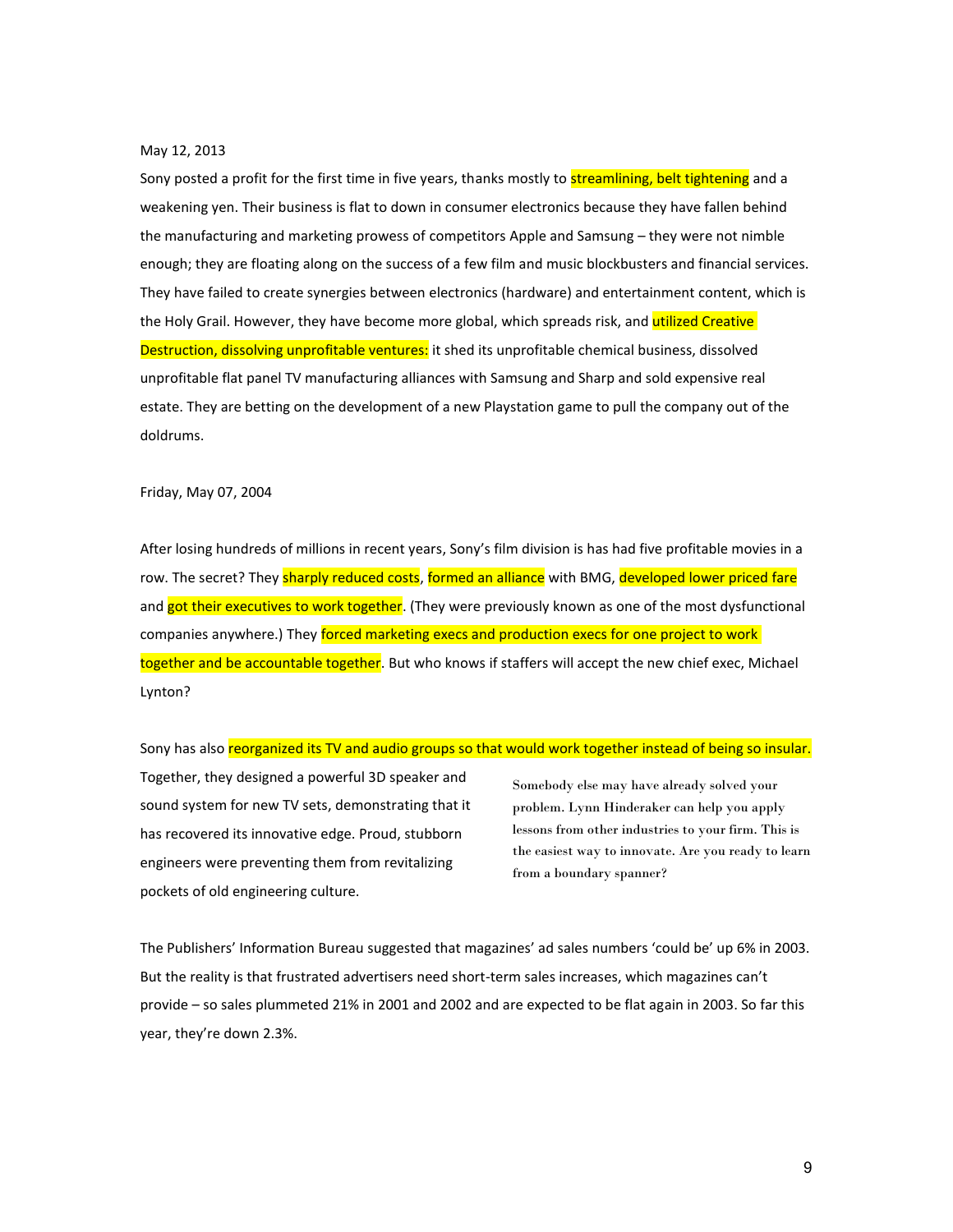The culprit? Cable delivers the same niche demos. Besides, advertisers don't believe circulation numbers anymore. Most importantly, the collective pitch of magazines is tired. Media buyers are getting bland presentations. Publishers are just throwing their sales people at media buyers in the hope that something will stick, as opposed to coming up with marketing programs that really work. The industry seems beleaguered right now."

#### Friday, October 10, 2003

TRUSTWORTHY EMPLOYEES ARE THE IDEA DU JOUR: Citigroup's Smith Barney is trying to recover from a \$400 million stock research scandal by launching new TV ads that tout the integrity, reliability and quality of its financial consultants. "This is how we are. This is how we earn it" is the tagline. It may work with older prospects, but it's probably not fresh enough to hook younger customers. This is the same line of thought being used by FleetBoston Financial.

In 2003, GM's management team recognized that improving the base auto business alone will not be enough. Even Toyota, considered by many to be the most successful auto company in the world, has just a 7.6 percent operating margin, a 3 percent return on assets, and low-single-digit annual sales growth. Most other auto companies have numbers that look a lot worse.



GM's management and stakeholders want to do better.

The solution developed by CEO Rick Wagoner and his team is to continue to push hard at growing the base business, but also look for opportunities to supplement that growth with a few profit drivers in peripheral but related businesses. In the mid-1990s, it looked as if they might have discovered one. It was a business concept that used new technologies in an exciting way to address many of the latent issues associated with owning and driving a car.

ADDED VALUE: Instead of just 'delivering a product' like a traditional vendor, the idea is to offer several related services that would improve the economics of the customer. But it's a lot more work. However, with the help of artificial intelligence, is can be done.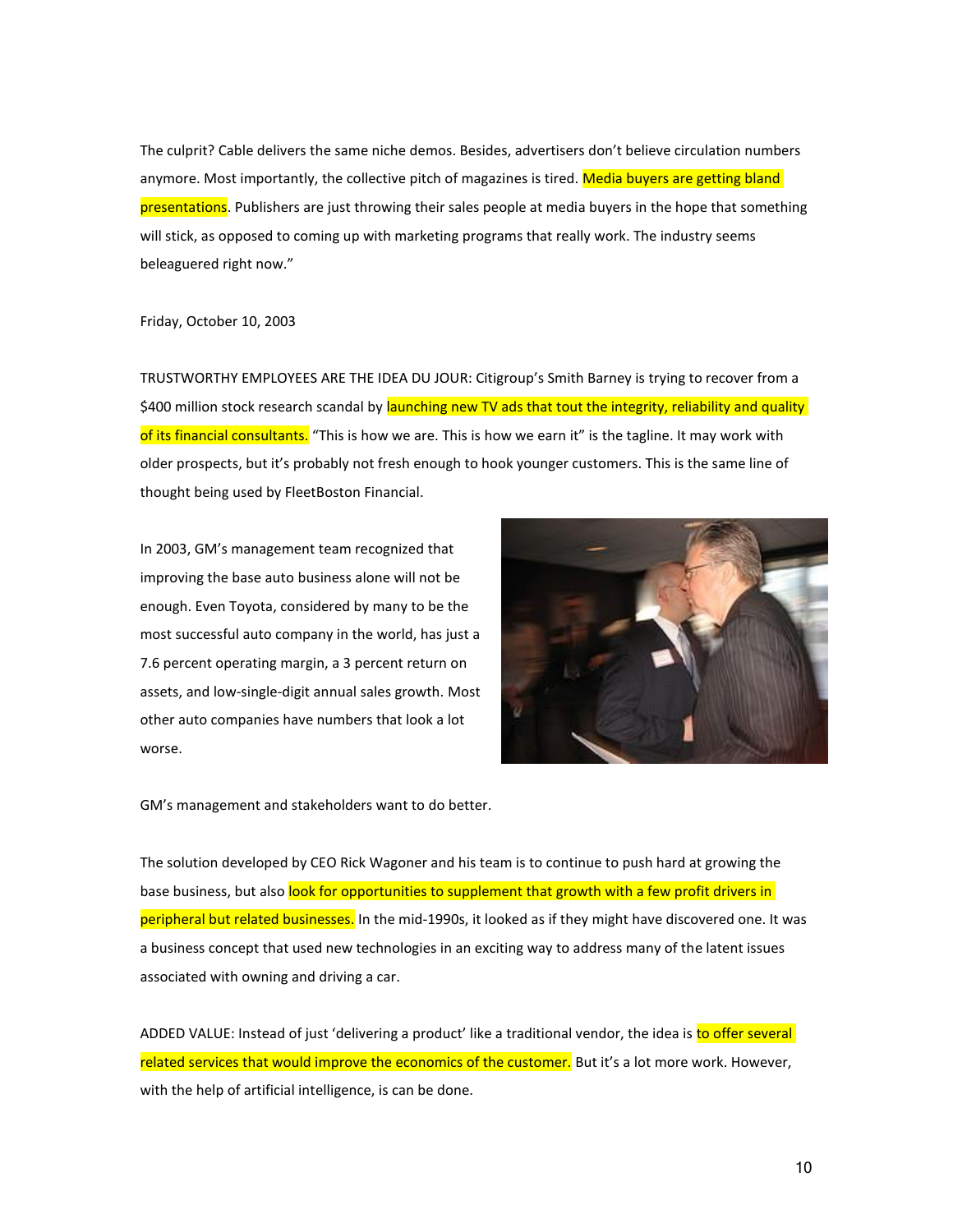August 31, 2003

PRICE VERSUS NEW PRODUCTS, FOCUS VERUS BUNDLING: HP's share of global PCs has dropped from 20% in 2000 to 16% in 2002, due to Dell's price pressure. Meanwhile, Dell's share of US market has increased from 26% to 32% while HP's has flattened out at around 19%. HP has tried to fight this trend after the Compag acquisition by **streamlining company processes** including reducing component and shipping costs. Still, Dell's costs are way below HP, partially because HP is *introducing more than 150 new products* that are building around PCs and printers. HP wants to boost margins from 5% to 10%, while Dell's margins hover around 8.5%.

HP's President insists they must be in the PC business to sell lucrative corporate contracts, which is 60% of its total sales and the margins are higher. But some think HP should get out of PCs altogether. "HP is much more than PCs. Dell is not."

Tyco overcame an unethical corporate culture and subsequent debt crisis changing the whole board and corporate management team. "We don't want to see the foul line. We want to be way back from it." Then, they set up a regimented operating system, which it never had. They also set up a strategy- settingprocess, which was reviewed with the new board.

Peugeot Citroen was headed for a bleak lonely future in 1997 in Paris. It was torn by a rivalry between its brands, was losing money and following a strategy that defied conventional wisdom. It had not plans to produced luxury cars or SUVs and couldn't compete in scale with DaimlerChrysler. Since the dark days of 1997, it has become one of the most profitable carmakers in Europe because it eschewed strategic alliances, which were embraced by GM/Fiat, Chrysler, and Ford/Jaguar. The key? Make sure Citroen and Peugeot stopped battling each other for the same customers and stopped designing cars that looked alike. Also, saving money by combining production facilities and using the same basic parts for most of the company's vehicles. Also: Launched a succession of 25 new vehicles…. focusing on DIFFERENTIATION without being encumbered by red tape associated with alliances.

Local phone companies like SBC have to reinvent themselves as competitors enter their turf. MCI and AT&T are creating price-driven offers that SBC couldn't match. AT&T has lowered its prices three times in 2003.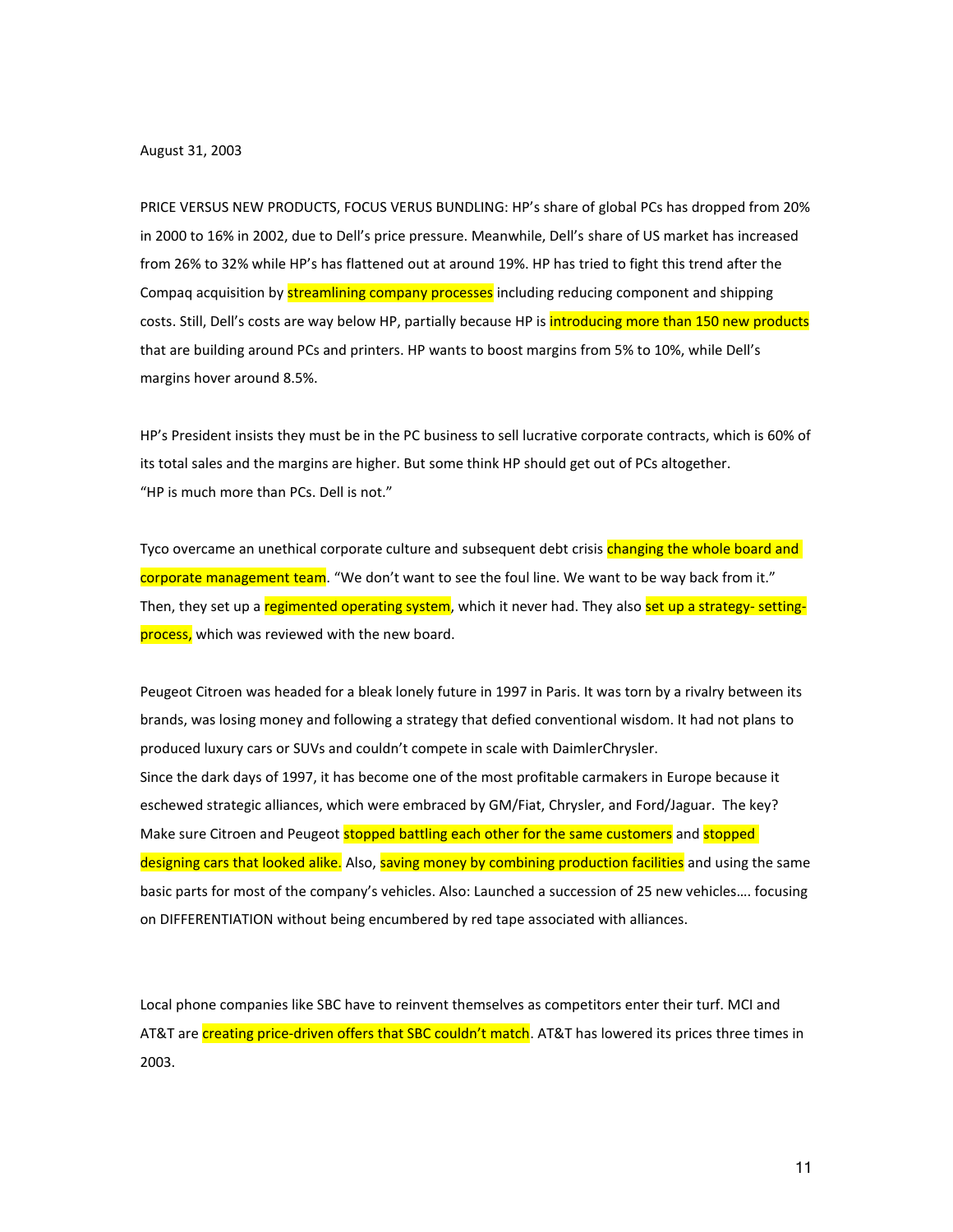To fight back, SBC is entering new lines of business, bundling various services and offering them in package deals at steep discounts. It is imbuing its employees with fervor to sell. The goal is not just to hang onto customers but also to avoid being turned into a utility that is used by providers for a fee. Others are launching plans that allow for unlimited long distance calling and local calls for a single monthly fee.

They are **enlisting employees' support** by putting up posters that remind employees of their responsibility to refer and sell, creating videos that tell workers how to behave as a team and giving them leaflets describing SBC's latest promotions. REFERENCE SOURCE: Americans for Competitive Telecommunications

157-year-old Corning Inc. (known as a research haven focused on doing what's best to nurture innovation and a cozy bond of company and community) had morphed into a fiber optic powerhouse, but floundered when the telecommunications industry sank swiftly into deep recession in early 2001. The company pulled out its old CEO (James Houghton, whose great-



great-grandfather founded the company) to cast off sputtering businesses and lay off nearly half the workforce. Houghton has replaced the fiber optic business with high growth technologies like pollution filters for power plants and ultra thin glass used in flat-screen computers and televisions. Corning expects a 20% jump in annual sales of LCDs through 2006. The size of the glass and the size of the market will grow consistently for years. Corning could be in the black by 2004.

> Corning conducted research with the *customers of its customers*. Lynn Hinderaker can help you do the same thing.

EXTEND THE BRAND'S DNA. OLD INTO NEW: Take it off the shelf;

update the brand story without losing the brand personality. But you must enhance its performance as well or add new features or the nostalgia emphasis will be impotent.

Dormant brands, established long ago, have a rich history. Their 'brand story' is built in. They are ripe for revival. E.g.: Crackerjack, Ovaltine, Care Bears, BMW's Mini Cooper, the Clark Bar, Earth Shoes, Tang, Ford Thunderbird, PF Flyers, Nissan Z, Vanilla Coke. But brands that failed out of existence are different than brands that faded out of existence. Don't choose a loser, like the Ford Pinto, to revive.

Vanilla Coke has revitalized Coke's soft drink business, which is only growing 1% industry-wide. The drink helped the company rebound from a year ago loss in the first quarter. CEO Douglas Daft has launched the "Innovation and Development" team to duplicate the RAPID INTRODUCTION and aggressive marketing of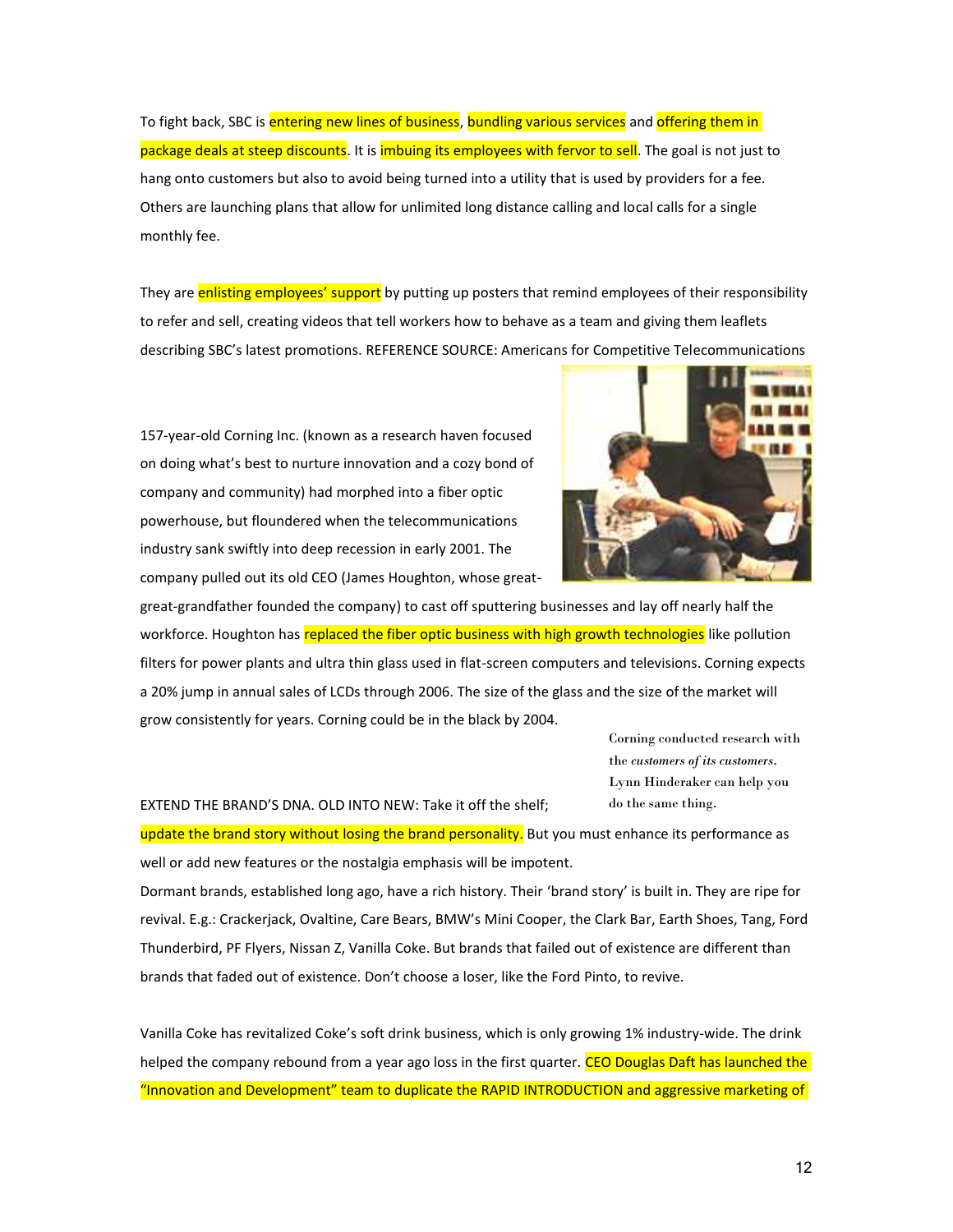new products as a surer way to boost revenues than finding new advertising slogans for older brands. In a way, this strategy duplicates PepsiCo's success in the past two years with introductions of cherry-flavored Mountain Dew Code Red and Pepsi Twist. (Pepsi introduced six new products in 2002; Coke introduced four.)

Coke also named a person to the new position of 'chief innovation and research and development officer' to lead the "Innovation Team."

For the last seven years, McDonald's has seen per store unit growth stagnate, so they promoted an insider to head up marketing. His focus? Improve in-store short-term promotional execution, and then get immersed into what motivates our customers. Then they finally fired

CEO Jack Greenburg around 12/9/02 in an attempt to send a message to the marketplace. They initiated a value menu,



Do you need an 'Innovation Officer' inside your company? Do you need to send a new message to the marketplace? Consider Lynn Hinderaker.

which Burger King responded to. After months of margin deterioration, they made overtures to Burger King, suggesting both companies stop the price war – which is probably price fixing.

CORE BUSINESS: Next, they reached into the past and elevated Fred Turner to head of product development, focusing their next stage of revitalization on recapturing the familiar taste of its burger patties (with new seasonings and cooking procedures) as well as **spearheading product innovations** like panini sandwiches and subway-style sandwiches.

SIMILARLY, Burger King is veering away from a 99-cent value menu message and back towards a product quality message after pushing nearly 20% of its stores close to bankruptcy. The rising popularity of higher quality casual themer restaurants has taken a big toll on the two fast food giants.

McDonalds moves to the field with its marketing dollars and cleans house upstairs.

The business model for magazines is broken and they have no choice but to change. The industry is overdependent on advertising is unwilling to charge more for subscriptions and has a shaky partner in the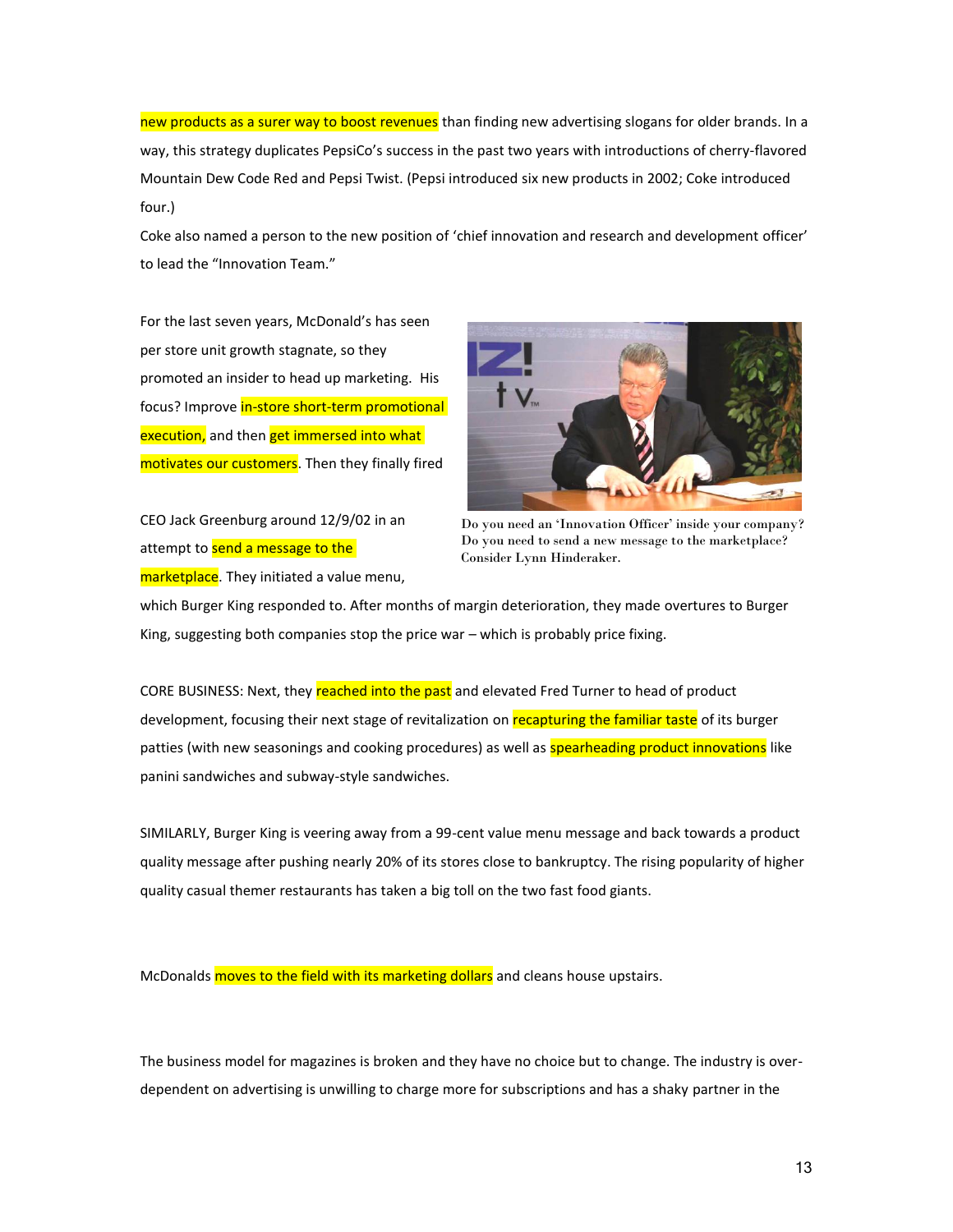newsstand distribution channel. Some folks advise that the games being played with circulation end. Although others feel that reducing rate bases would be viewed as a sign of weakness or they would balk at the resulting increase in cost-per-thousand ad prices. Others discuss an up front market like network TV, although it's not in the best interest of media buyers to have to deal with an upfront market.

Generational change: Rolling Stone must reinvent itself because the Gen X reader it is targeting doesn't think it is hip anymore. It's like Levis jeans: both are icons for a generation, but young folks perceive Levis as 'my father's jeans' and Rolling Stone as 'my father's magazine.'

TV Guide's eroding value is dragging Gemstar down.

K-Mart's Jim Adamson turned around Denny's so he's now trying to revive the retailer by focusing on Hispanics, not pandering to them. His only leverage point is that he's got lots of stores in heavily populated urban areas. He's delegating merchandise control to local managers and trying to solve long term problems with poor inventory controls and lousy distribution. His first step is to get shoppers back in the store, but he's got to watch out: Anglos may be put off

April 25, 2003: Coming out of bankruptcy: CEO Julian Day closed stores to shed money losers after losing over \$3 billion in 2002. His next strategy: a broader product line, more house brands (like the Martha Stewart line), more signature brands like Joe Boxer and carefully matching the products on the shelf with the demographics in the local market. Analysts are skeptical because they say the chain has FAILED TO SECURE A NICHE with which to secure market share. However, Julian Day dislikes the idea of niche marketing: "I think you choose a smaller niche at your peril."

Both Adamson and Day missed the key point: they didn't listen to customers, so their marketing was off. They embraced 'everyday low pricing' to compete with Wal-Mart. But their core customer was a dealhunter. They appreciated the 'blue-light' specials. Bad error.

Lucent's new CEO is trying to choreograph a complex turnaround originally engineered by predecessor Henry Schmidt. Nortel's technology for expanding fiber optic capacity proved far more popular. Big Internet clients folded on them. Demand for wireless is also plummeting. Now (10/12/02), Leap Wireless has defaulted on them and their breakeven for operating profitably is still too high. Some analysts suggest that they vacate entire product lines or geographic regions in order to get the company's structure in order.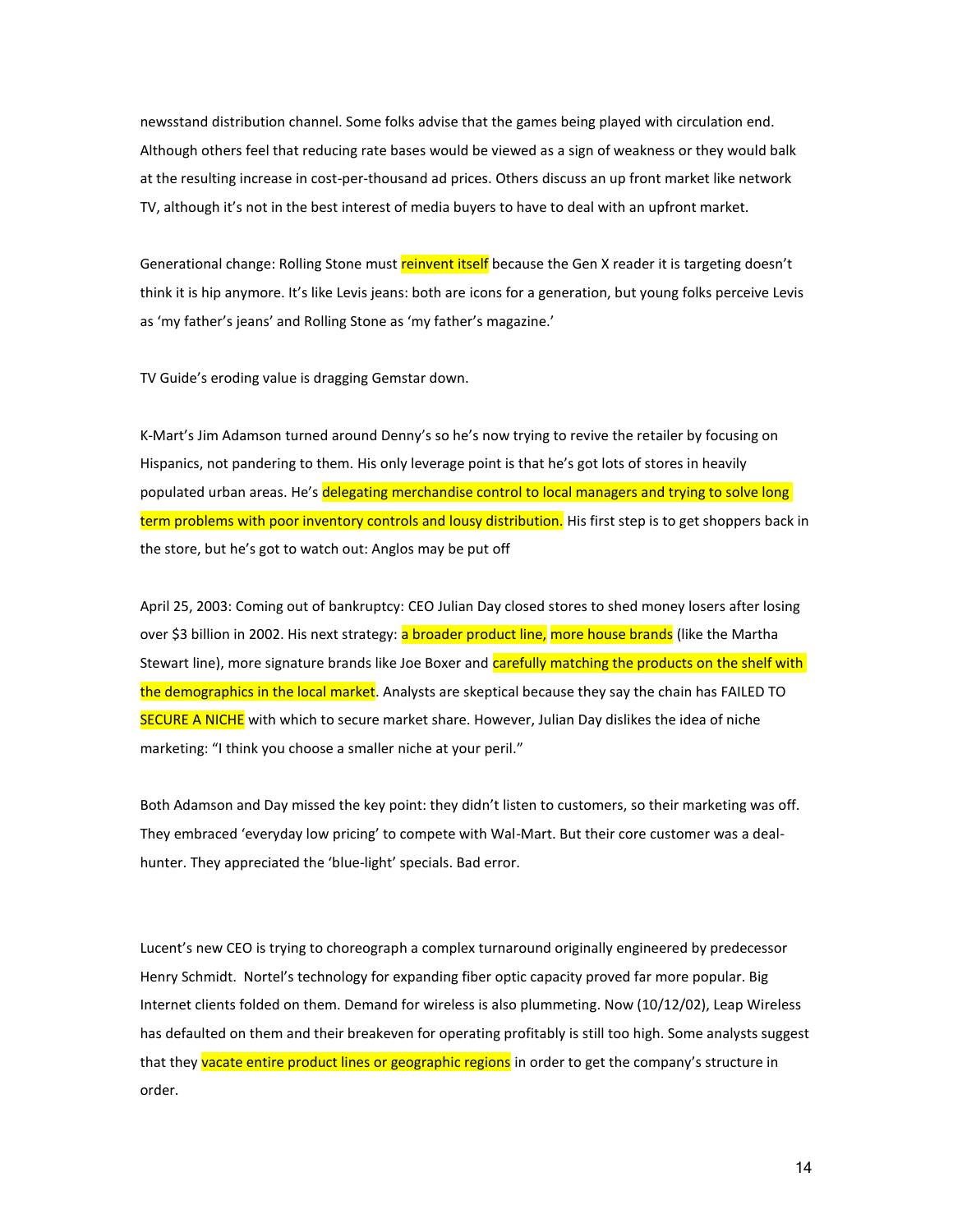Stop selling to customers who are experiencing declines of their own: Sara Lee, makers of Jimmy Dean,

LEAD THE CUSTOMER, DON'T FOLLOW THE CUSTOMER: AOL is fighting back (against subscriber inertia, financial mismanagement and zero growth in dial-up) by promoting broadband connections by allowing multiple users on one account to be online at the same time if they are on a broadband connection. TRANSITION MARKETING OPPORTUNITY: They have an opportunity right now (10/12/02) to create new features and applications (like true video on demand or easy-to-buy-and-burn music) that will enable them to reclaim leadership over Microsoft in the Internet industry.

The music industry is fighting against piracy by allowing specific bands to add value, start fan clubs online and bypass the retail channel.

Sun Microsystems' McNealy is struggling with the fact that the cost of purchasing entry-level systems is going down dramatically, thus impairing margins. Also, teams of small cheap computers can now do just about all the jobs that once were the domain of Sun's machines. Windows, his competitor, is getting better. He's lost \$800 million in 12 months and five of his top lieutenants. His focus now is developing brand new products powered by an 11% allocation to R&D (compared to 6% for IBM).

But Dell servers enable customers to cut costs in half and the cost of long-term ownership as well.

"It's hard to be a major player and have your only capability be innovation, "says Kevin Rollins, President of Dell. "It's about innovation, cost and quality. You need all three vectors going simultaneously."

"Anytime a customer starts to identify solutions as expensive, its time to recalibrate the cost equation," says John Wilkerson, President of EDS Global Alliances

May 12, 2013

Xerox is trying to reposition itself around core competencies other than printing, such as digital signage and outsourced business processing and call center capabilities.

11/22/99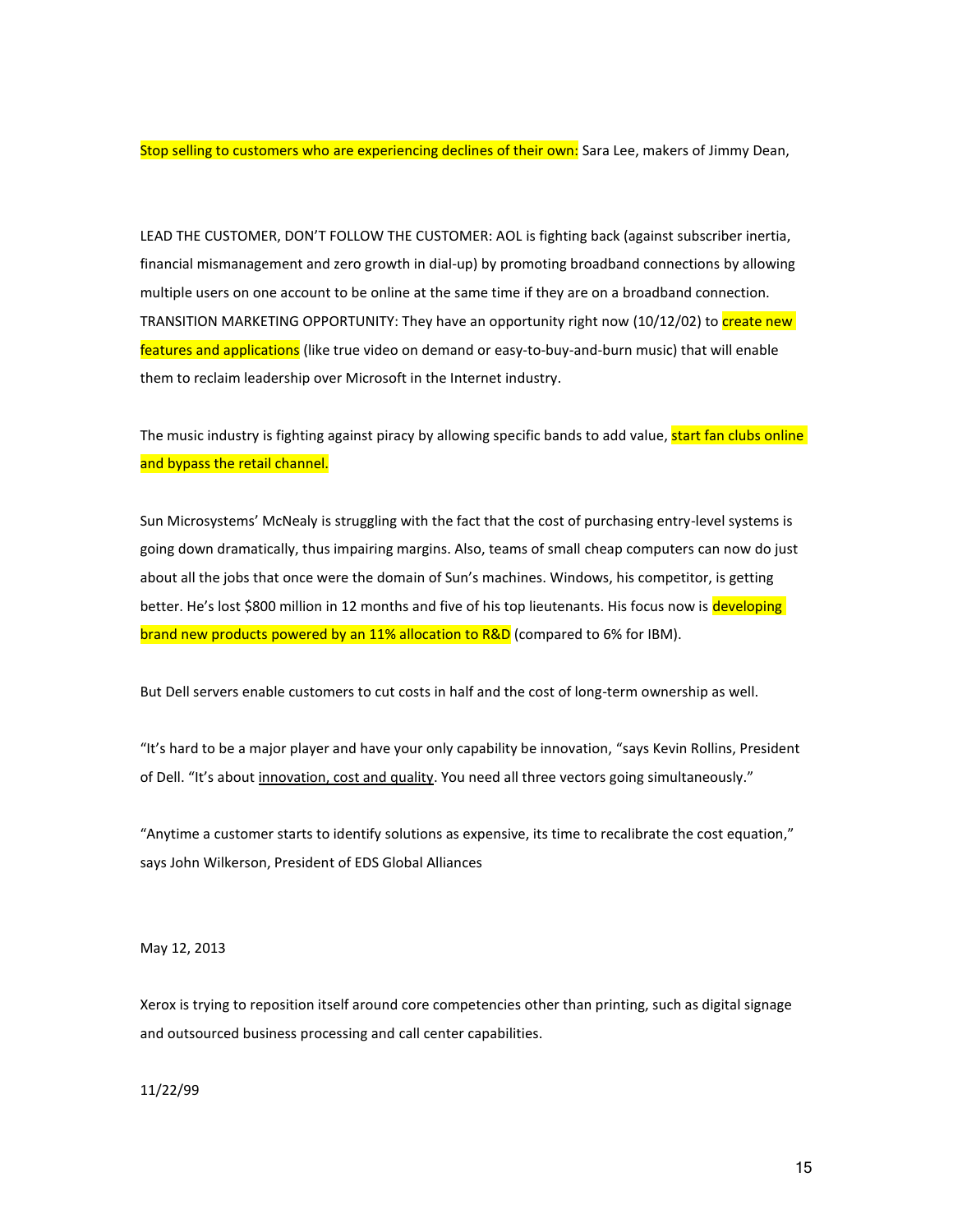Xerox brand name not worth the premium: lower price competitors - like HP and Canon - with



Multifunctional machines that double as printers and copiers are killing Xerox. Meanwhile, they're reorganizing their sales force to be more customer-centric, but it's causing yet more instability. Staking out the high end is not working. Bought Tektronix to have a color-printing product. Losing sales in the mid-market segment.

#### 8/27/99

Toys R Us has been struggling and lost its top position to Walmart: didn't buy deep in toy 'gotta haves' in Xmas 98, plus stumbled badly with its online store. Fired CEO. Its packed-to-the-rafters strategy may not still are viable against powerful discount chains. The key is to make the store a 'destination' again.

Gateway is repositioning itself: instead of hardware, it becomes a lifetime provider of consumer services such as Internet services, e-mail appliances, etc. (Apple understands this trend, Microsoft doesn't). Its Country stores are doing well despite predictions that they would be an albatross. They dropped the 2000, cow imagery and revamped the logo to minimize the folksy overtones. They recruited a new management team from outside their industry to expand their horizons. They're going up against Microsoft and AOL, so it's a risky path.

By mid-2003, however, they are still losing money. Their strategy is to continue to expand into the full line consumer electronics supplier for the upscale home.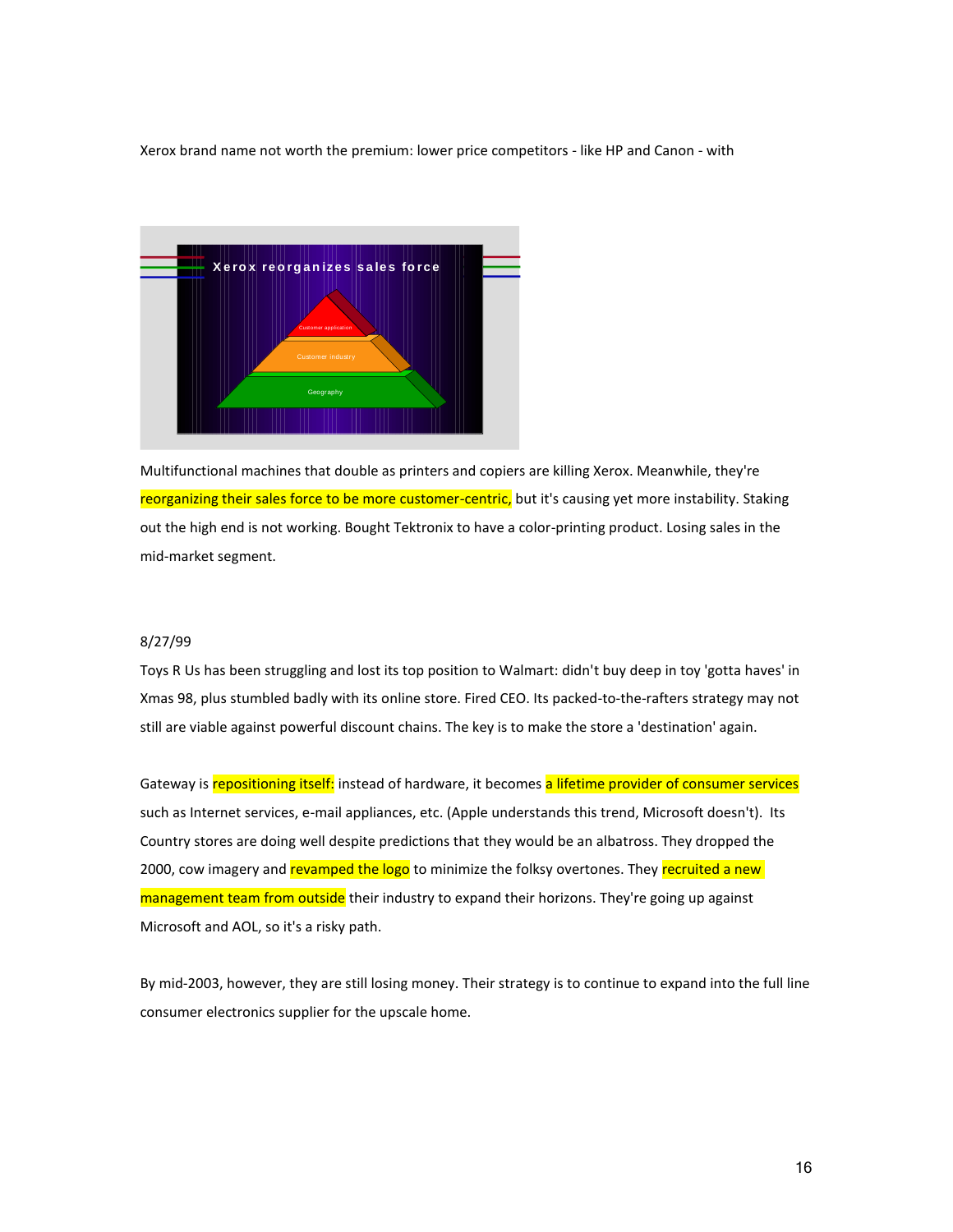Number 3 Maytag (16% share) has popped out of a slump in the early nineties and is challenging Whirlpool (36% share) and General Electric. (30% share) They suffered from me-too products and price / margin pressures, despite their reputation for durability and needing little service. They invested in higher price features and cool new designs that made them stick out. They developed many new products, especially the Neptune, a front loading, expensive washer that had preacceptance in the industrial market before gaining consumer acceptance. They also gained a new distribution partner when Sears decided to carry their product line.

However, business isn't completely fixed. Their mid-market sales are slumping because of their new emphasis on the higher tier.

Nabisco's Jim Kilts faces the problem of how to inject some energy and fun into the cookie and cracker segment, a \$7.2 billion market lead by Nabisco; they must convince people that cookies are not just for kids. The category is being attacked by salty snacks and new 'indulgence foods' from Keebler and Kellogg. Problem: marketing spending was slashed in the eighties to help service RJR's massive debt load created by its famous leveraged buyout in 88. Marketing spending fell from 8% of sales in 87 to below 5% in 97. Besides, Snackwell's is not growing much because people are interested in products that are more indulgent than their low-fat products.

\* \* \*

Levis has lost its luster. Levi Strauss lies off thousands of workers as its margins plunge from competition at both the high and low end of the jeans market.

So has the Gap. 10/10/99 Indeed, the Gap is flat: broad based lifestyle retailer suffers flat sales for six months in a row. Analyst's claim that Old Navy is cannibalizing as well as Abercrombie and Fitch, the Limited and American eagle (who says 'We can target the teen customer's lifestyle more precisely rather than trying to be all things to all people.) "Customers think of Old Navy as the Gap with lower prices."

Devastating research news.

Nevertheless, the Gap's advertising is still sharp. Kids against white backdrop, singing a retro Madonna song, pushing vests and in late 2002, stripes.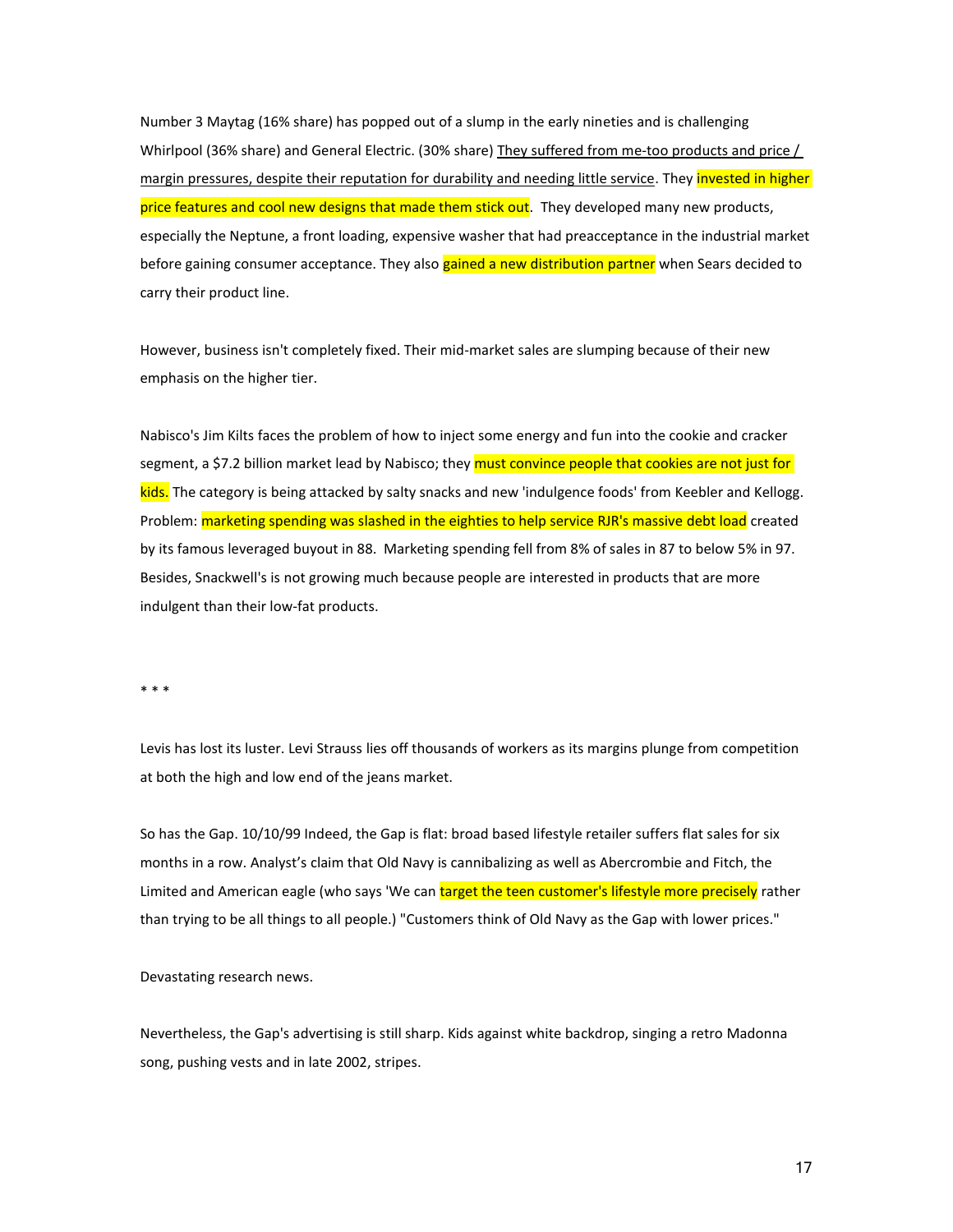In 2001, the Gap's sales were 13.8 billion, but it failed to turn a profit. It pioneered basic fashion, but it was too easy to knock off. When it turned to flashier looks, it alienated its core customer. Now, its focus on basic fashion isn't working. As of 9/27/02, they've suffered a 28-month decline in same store sales. Therefore, they hired a new chief executive who was in charge of Disney's theme parks, hospitality and amusement rides veteran. His skills are technology, marketing and consumer segmentation.

Nordstrom's grew too fast. Too many buyers working on their own without a coherent look; they didn't use customers to collect and discern customer trends. Most importantly, in-house teams on a regional basis created marketing and ads so there was no consistent message.

Fixes: Cut ranks of buyers, put new info systems in, and hire an ad agency to develop a branding campaign. Create more defined areas of responsibility for the management team so they don't undermine each other. Try to be younger and more sophisticated.

UAL (United Airlines) is turning the corner with on-time departures and high technology sign-in stations at the gates, which expedites the flow of passengers. Employee ownership ESOP was a part of the labor cost cutting agenda, which required concessions. He called it an 'unopened present.' Pilots and mechanics

sacrificed wages eight years ago to cut costs. Their union practiced micromanagement. They also tried to

launch a business jet service that didn't work.

Their only solution: **Pare down costs** and competes with the no-frills airlines.

But on 12/9/02, it filed bankruptcy. The key issue is lousy service, making their advertising a joke.

How good is your company at collecting and discerning postmodern customer trends? Lynn Hinderaker and WOWBIZ are trend mavens.



Continental and American Airlines have similar situations. So do American, Delta and Northwest. All of them misfired after 9/11, fussing over leg room and in-flight services instead of providing cheap seats and a hug.

In the late eighties, Heinz's current CEO, Bill Johnson, had the responsibility of turning around the moribund pet food division which includes Nine Lives cat food. He cut prices to boost sales, and then figured out a way to cut costs of production and distribution to preserve margins. He later did the same thing at Star-Kist Tuna.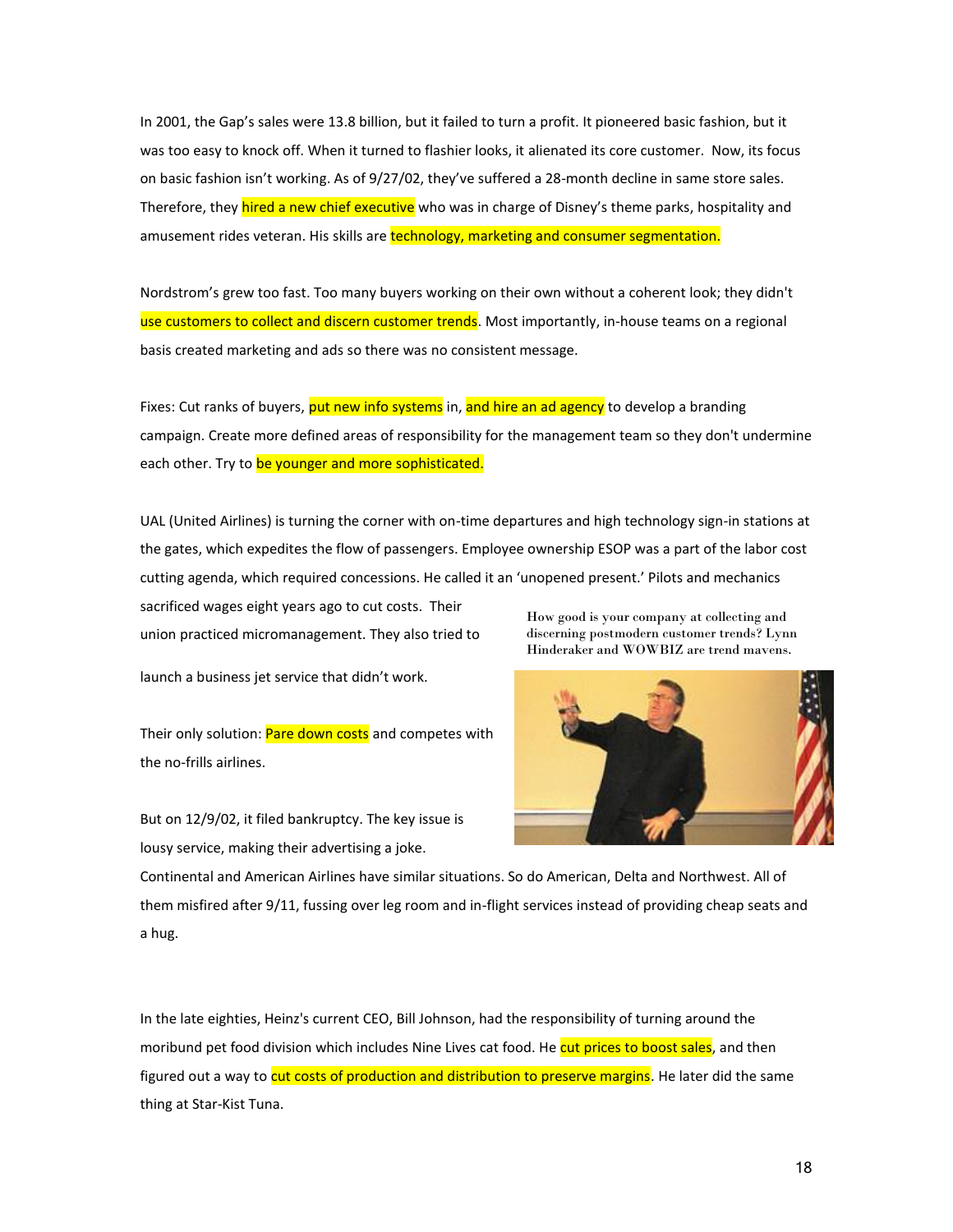Still, the cat food business suffered, so he tried new packaging (a four pack). In Europe, he replaced 70% of his managers, centralized manufacturing and distribution and focused on a high potential area, Germany.

Ann Taylor Stores, catering to customers in their thirties and forties, is working its way back after fashion missteps and firing its charismatic leader. In 1996, things looked very bad. Then they hired a new management team, including a merchandise manager from Bloomingdale's and a Prez from the Gap. Their customer is extremely loyal to the one-stop wardrobe concept. They charge less than the upscale department stores, plus it's easier to shop. The store is uncluttered and has wood floors.

Mattel had to do the same thing. They are stumbling because they is over-relying on a star product (Barbie) and because its CEO is unwilling to listen to those with differing views, including customers and employees. She is a great shoot-from-the-hip marketer, but not a long-term strategist, financial manager or developer of people. She got her ego too entwined with the brand, marketing herself as a Barbie guru. Plus, the board of directors needs new blood that realizes the need for change.

RELEVANCE: Redbook Magazine outsold by Better Homes and Gardens, McCall's and Family Circle is repositioning itself to appeal to 'today's woman' in her late twenties to early forties that has outgrown Cosmopolitan.

Redbook's new focus: romance with your husband, self help and motivation, no time, a total human being...the Juggler of careers, marriage and children.

Audi has had a turnaround in sales the past two years, but its (January, 99) TV campaign leaves people flat except men, Midwesterners and the well-educated. Audi's focus is to project the idea of having several different versions of their car for the marketplace.

#### *"Putting the thought back in selling cars."*

In the late nineties, GM's Ron Zarella's approach to turning around GM's lethargic marketing was to use "brand management" to create a distinct image for each of GM's 80 car and truck nameplates through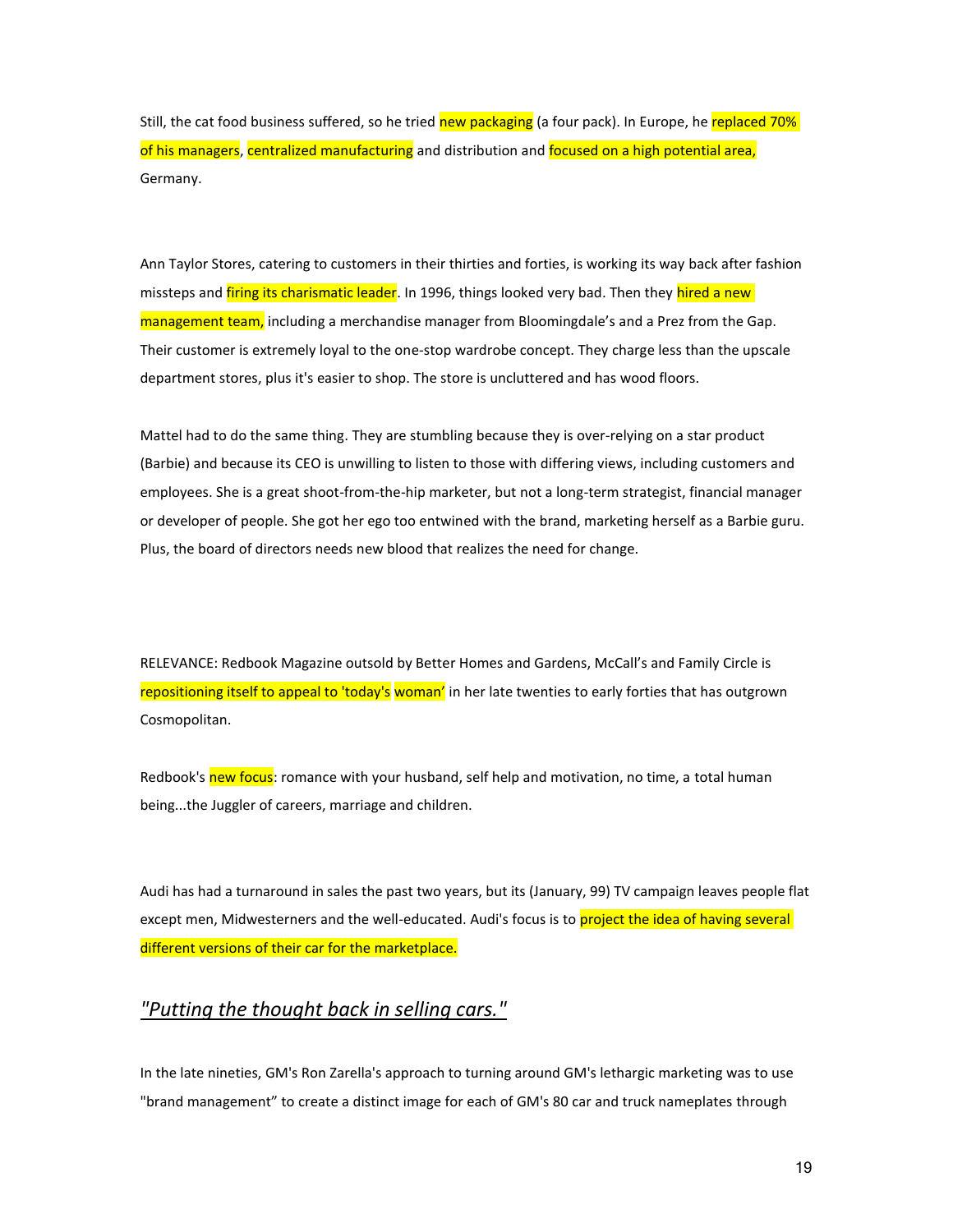sharply focused ads and marketing." Replace division heads with brand managers. Throw out the bad dealers, force new locations, speed up the process of revamping products, segment the market more finely than anyone else, increased ad budgets, ad pre-testing and tracking after it airs, bundling brands together in the same outlet or channel. "We are dealing with a part of retailing that hasn't been changed in years."

GM plans on changing its image of 'sedans for older people' by *introducing more new models* and shortening the product development cycle.

CROSSOVER: They plan on fusing two different types to establish new hyper-functional niches. It's possible because of lowering costs with technology makes the construction of an automobile 'modular.' \\

The goal: freshen the model line every 28 days and speak to younger people.

After 9/11, they went to 0% financing, which worked well but killed their margins.

Meanwhile, (12/9/02) Ford is also nine months into its turnaround program, claiming some success in reducing production and operations costs. They put the CEO on TV, which - research proves – indicates weakness in the public's eye.

10/12/02: GM needed a greater aura of acceptability for its cars, so they hired Bob Lutz from Chrysler to enhance their image. They are refocusing on umbrella advertising for the GM brand rather than the "cacophony" of pushing individual brands. They've identified advertising as their key factor for success, so they changed the process for creating it, eliminating the exhaustive testing and bureaucratic reviews that tended to water down their message's memorability. The function has been taken away from brand managers and given to 'ad directors.' Consumer testing isn't required. As a result, they've gotten Cadillac CTS's Led Zeppelin ad and an ad from Madonna: "My Baby's got a Secret."

GM is trying to emulate the turnaround success of Chrysler in the early nineties and Volkswagen in the mid-nineties.

However, as of October 18, 2003, Daimler-Chrysler is again focused on reversing five years of marketshare losses by adding a new product – a redesigned Dodge Durango SUV with a price below competitors and less than the smaller model it replaces, starting at \$26,565.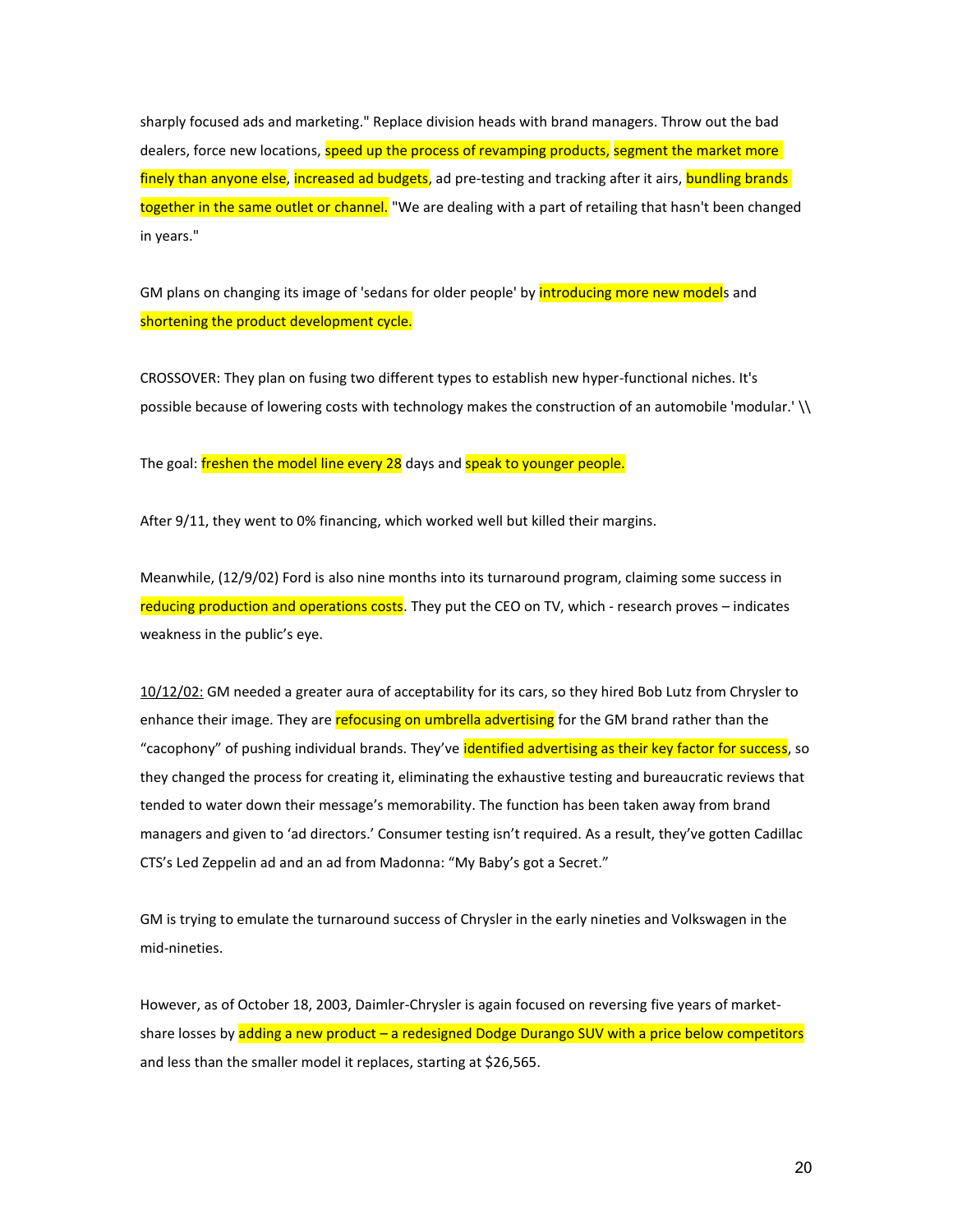Novell's Eric Schmidt has turned the former leader for corporate network software around by talking to other industry leaders. They lost their 50% market share (93), which plummeted to 27% by 97. The key: pour resources into products where Microsoft doesn't dominate. Focus on products that work on the Internet as well as on corporate networks (like E-commerce). Seek out the smartest employees and listen. Clarify the marketing message. Develop a reliable way to predict revenue. Improve credibility.

Nissan vehicles are high quality and cheaper than Honda and Toyota. Yet, Nissan lost \$580 million by June 98, and expect to lose \$36 million more! Turnaround strategy: change its \$200 million ad campaign ("Enjoy the Ride"), focusing less on entertaining brand stuff, moving toward product-specific copy that educates about quality.

Other moves: 1) retrain dealers to focus more on features, less on price. 2) Re-design flagship Maxima; Problem: over-reliance on sedans, which are selling slowly in the overall market. Chrysler-Daimler almost decided to purchase Nissan in spring, 99, but passed so they could focus on integrating the two very different companies from Germany and Detroit.

Practicality over tradition: the turnaround by Daimler-Benz's Mercedes parallels Chrysler's. Daimler slashed costs, listened to customers and introduced innovative new products.

Motorola, once respected as the industry leader in wireless, underestimated the demand for digital cellular. They fell victim to slow, bureaucratic, unresponsive service and new product development. Been surpassed by Nokia and Ericsson, who produce snazzier phones.

Boston Chicken is **slashing overhead and advertising** (from 10% of sales to 6% of sales) in an attempt to free up some cash to pay creditors. They also may sell some portion of Noah's Bagels, which they own a portion of. They are also licensing their brand name to Heinz to sell food at retail.

NEW RETRO PRODUCT: Volkswagen is counting on the return of the Beetle to revive its brand in the US. VW's portion of the market is barely 1%. Quirky design, low price and legendary dependability created a cult following. The new Beetle will be an upmarket, lifestyle vehicle. A 'fun' car. (Consider Joy of Use) However, the market for two door sports coupes has contracted rapidly as Boomers age into families and practical minivans.

#### Clever marketing is the KEY.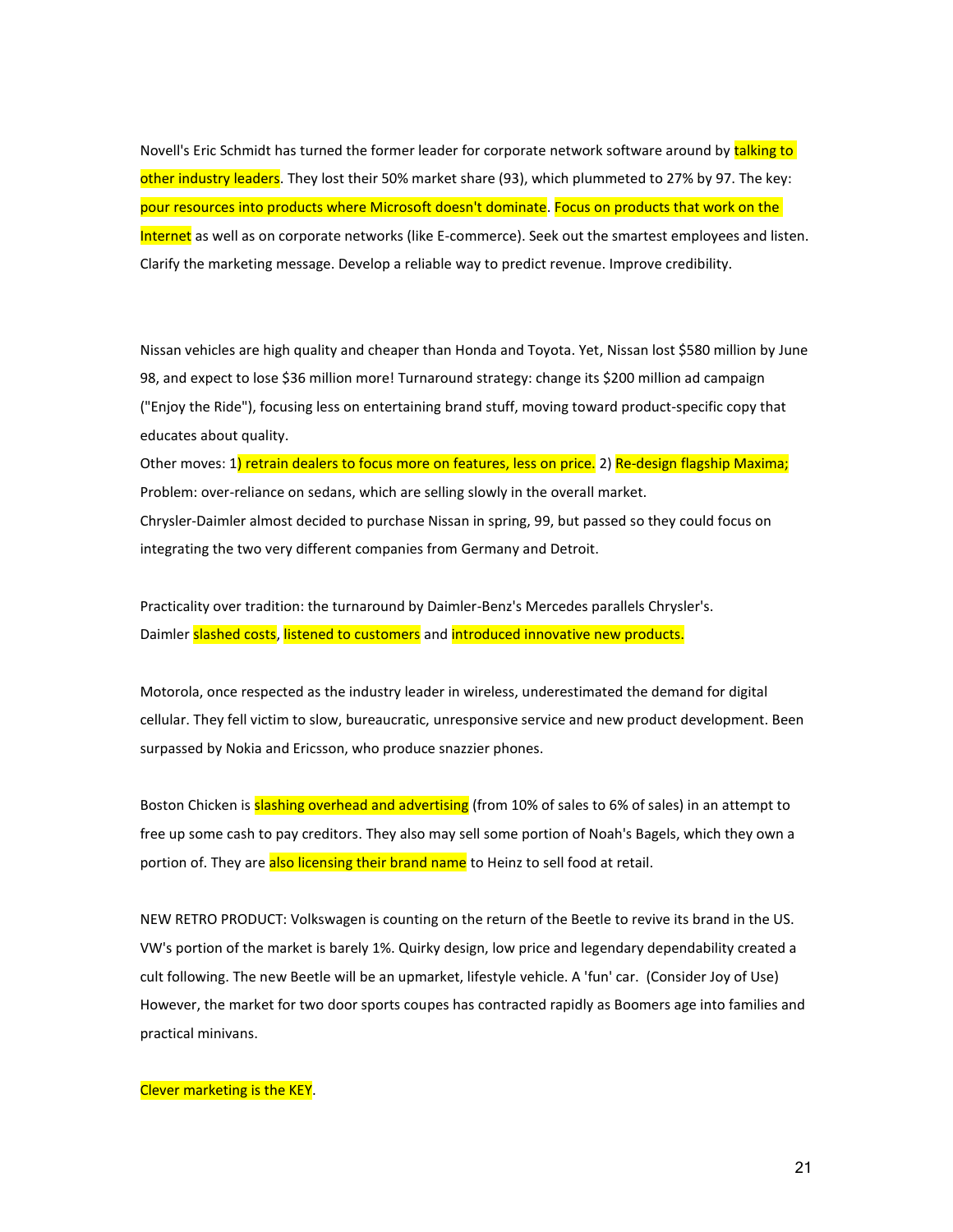By spring of 2003, they are abandoning the Jetta, whose sales had slowed, and joined the SUV trend with their first SUV.

Guess jeans have had its core domain invaded by other competitors and become a victim of price chopping, first initiated by Calvin Klein. Its attempt to become a global powerhouse has fizzled.

Rolls Royce is nearly out of business, while Volvo looks for a buyer ...possibly Ford.

CBS continues to dwell in the cellar of broadcasters. They came in a distant fourth among the adult demographic group most preferred by advertisers. Yet they are first in total households and total viewers watching. "Do we want to get younger, rather than just attracting the over-49 year olds? Sure." CBS has tied in with a sports Internet content provider.

Corona Extra, the yuppie brew of the eighties, is staging a comeback by appealing to working class Hispanics, positioning itself as an affordable status symbol and to declare a newfound pride in their heritage.

How did electronics giant Best Buy orchestrate its turnaround?

- **•** Throttled back store expansion.
- **•** Instituted tighter inventory controls on PCs.
- Began tracking sales weekly to determine which models to order.
- **•** Cut back on on-hand stock.
- Slashed number of models carried.
- **•** Trimmed number of low-end products carried.
- Bought from fewer suppliers, so that the flow of goods was more consistent.
- **•** Fewer price markdowns.
- **•** Began selling extended warranty contracts.

Charming Shoppers (Fashion Bug)' president and CEO, Dorrit Bern, turns around the struggling retailer by: a) quickly laying off a third of the work force, b) closing 294 under-performing stores, c) arranging fresh financing, d) expanding product lines, e) revamping the merchandising strategy. Its Fashion Bug stores will move into the black this year for the first time in two years.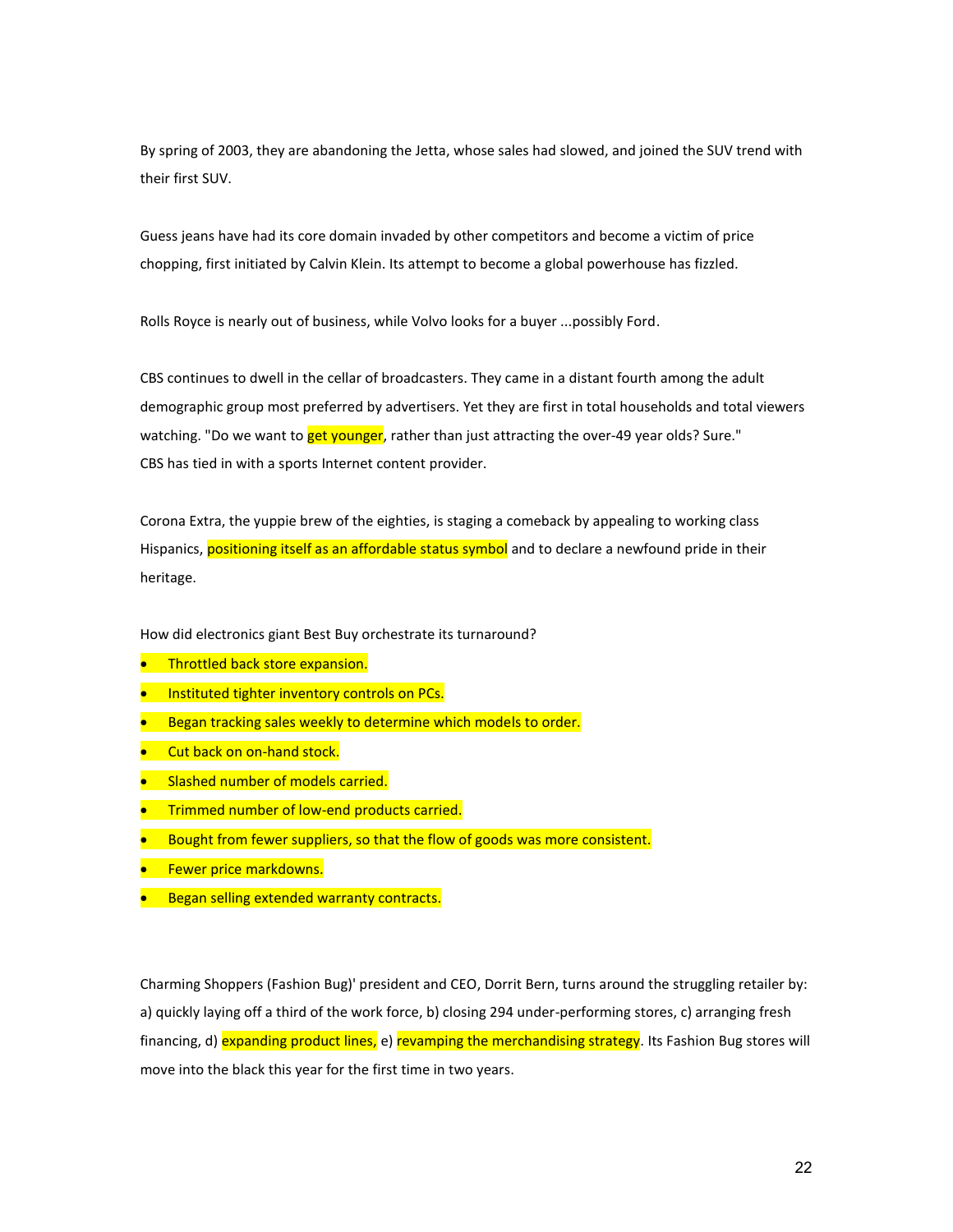Walmart replaced Sears in 1991 as the nation's largest retailer. It was succeeding with its attempted turnaround? Softer Side of Sears seems to be working. But suddenly (late 98), sales get soft and the marketing guy resigns. The management staff isn't committed. They're milking the retail side. In September 2001, they replaced "Good life at a great price. Guaranteed" with Sears: Where else? It mixed branding and product pitches and was viewed as an improvement, but …

It has adopted a high-low marketing strategy that focuses on using low prices to woo customers, then upsell to non-sales items. They are also giving their stores a facelift, turning them less into department stores and more into a hybrid with shopping carts and easier checkout procedures. The chain's sales fell 6% to 10% through 2002, prompting the turnaround efforts.

Apple Computer: can they reinvent themselves after plunging to 3% market share from 9% share? After suffering losses of \$1.7 billion over 21 months? Only with Microsoft's help ... Steve Jobs leverages the success of the iMac with new colors and flavors. Yet, by spring, 99, they are one of the few hardware suppliers that are still seeing gains. Compaq and IBM are considering getting out of the business.

Mazda cars are trying to **break free from the grip of Ford while benefiting from their resources.** 

No one knows how to **orchestrate a comeback** better than TBWA Chiat/Day's creative chief, Lee Clow. The architect of some of the nation's best advertising has overseen the resuscitation of the agency now owned by publicly held Omnicom Group.

Revlon fragrances: cosmetics came back under Ron Perelman, but fragrances haven't turned around under Steve Perelman. Only Charlie is still in the top 10. But Steve is launching She in late August, 97 with Halle Berry as spokeswoman

Viacom's Frank Biondi criticizes USA Network's Kay Koplovitz soundly. Then, Barry Diller buys most of USA away.

Blockbuster Video is looking for a turnaround. Its Prez came and went in one year.

Kansas City, Missouri, is positioned in WSJ as needing a turnaround.

TCI cable attracts new money from the Texas-based Bass family and Comcast has attracted money from Bill Gates - all based on the early success of digital services and a rosy impression of the future. In early 99, AT&T, who then also buys MediaOne, buys TCI.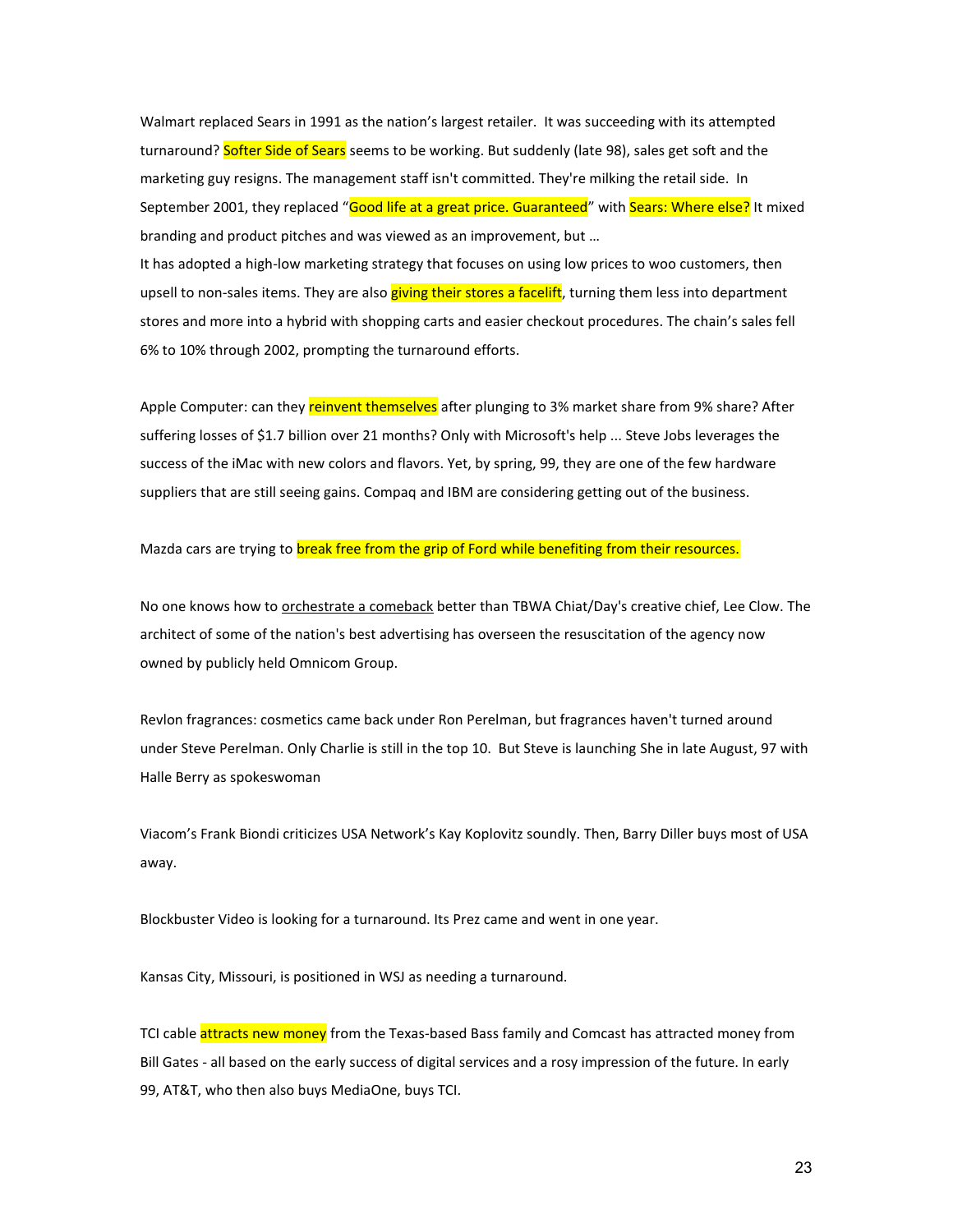Eastman-Kodak's digital imaging business has lost \$100 million in the first six months of the year.

4-H Clubs of America are being aced out of funding, leaving observers wondering about 4-H's appropriate "position" for the future.

Saab, the tiny but well-regarded brand owned by GM and a Swedish investor group, is putting its entire future on a new model, the 9-5. It is their turnaround gesture to help them sell 150,000 units per year.

CompuServe has been purchased by it flashy rival, American Online; AOL intends to make the staid service more useable and easier. (Actually, WorldCom bought CompuServe, and then exchanged it for AOL's network subsidiary.)

The Reader's Digest is a sleepy monolith that needs acquisitions and product changes to put it back on the line of consistent, profitable growth. A senior consultant - Marcia Lefkowitz - will become President of Readers Digest USA.

Pepsi-Co has failed in its international beverage business, spun off its restaurant division and seen its domestic market share stagnate at 31% for the last 10 years





(including a disappointing Slice brand). Roger Enrico is thinking of renaming the company "Pepsi-Lay" or Pepsi Frito Lay" in recognition of its snack food division that has posted \$6.7 billion in operating profit for the past five years or 43% of PepsiCo's total for the same period.

Bonneville has moved from comparisons with Jaguar and Lexus to an ad concept entitled "Luxury with Attitude"